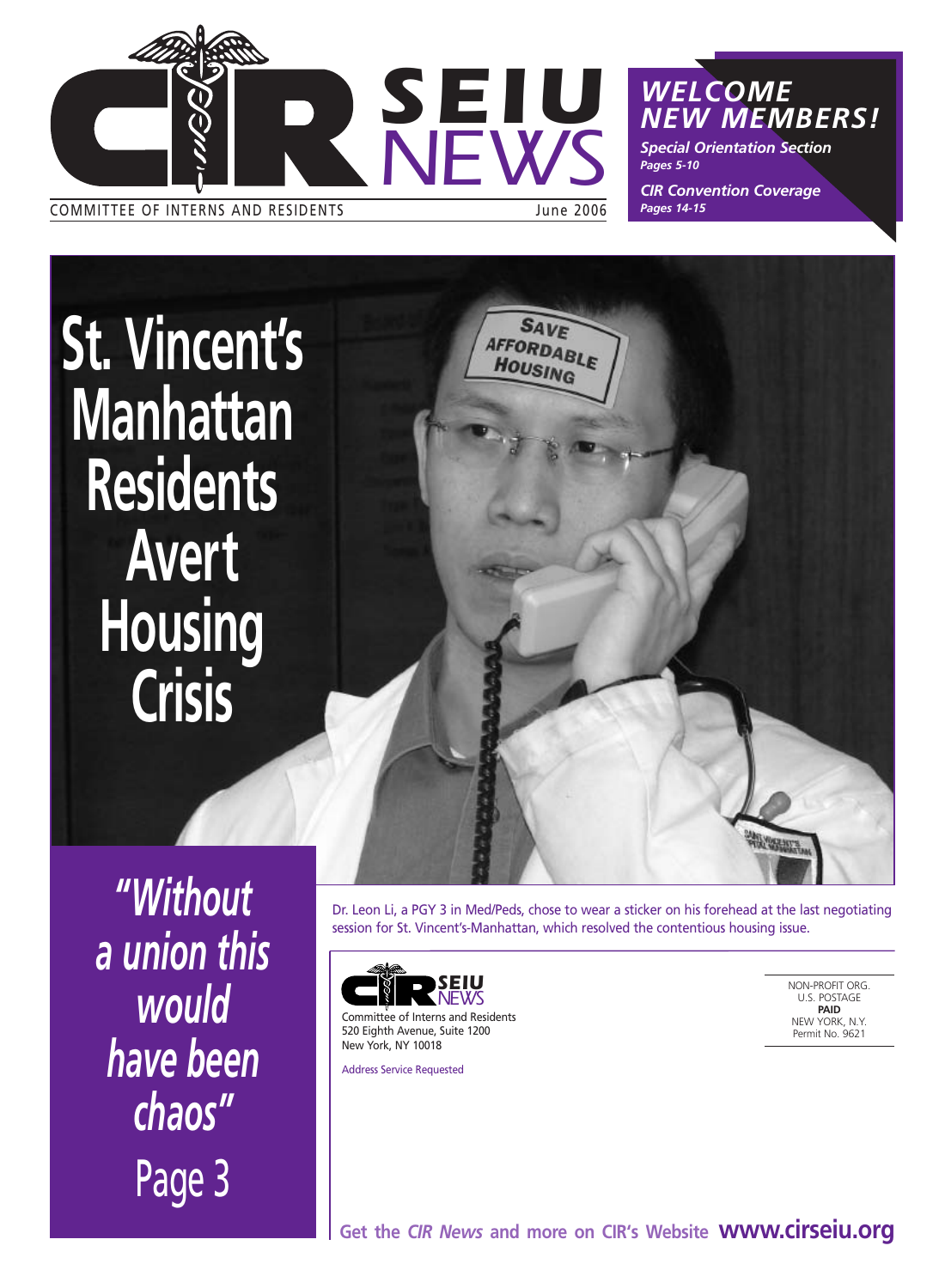### *SEIU NEWS*

#### **Committee of Interns and Residents** National Affiliate of *SEIU*

National Headquarters 520 Eighth Avenue, Suite 1200 New York, NY 10018 (212) 356-8100 (800) CIR-8877

E-mail: info@cirseiu.org http://www.cirseiu.org

555 Route 1 South, Third Floor Iselin, NJ 08830 (732) 596-1441

1 Boston Medical Center Place Boston, MA 02118 (617) 414-5301

1400 NW 10th Ave., Suite 1210 Miami, FL 33136 (305) 325-8922

1338 Mission Street, Fourth Floor San Francisco, CA 94103 (415) 861-5235 Box 512075 Los Angeles, CA 90051 (310) 632-0111

> Washington, DC Office (202) 872-5838

Ave. San Ignacio 1393 Urb. Altamesa, San Juan P.R. 00921 (787) 775-0720

#### **EXECUTIVE COMMITTEE 2006-2007**

Simon Ahtaridis, MD, MPH *President* Christine Dehlendorf, MD *Executive Vice President* Rajani Surendar Bhat, MD

#### *Secretary-Treasurer* **REGIONAL VICE PRESIDENTS**

Nailah Thompson, DO *Northern California*

Gina Jefferson, MD *Southern California*

Paola Sequeira, MD *Southern California*

Reuven Bromberg, MD *Florida*

Hillary Tompkins, MD *Massachusetts*

Cristin McKenna, MD *New Jersey/DC*

Maggie Bertisch, MD *New York*

Ayodele Green, MD *New York*

Luella Toni Lewis, MD *New York*

Spencer Nabors, MD, MPH *New York*

James Rodriguez, MD *New York*

> • Mark Levy *Executive Director*

Cara Metz *Editor Page one photo: Cara Metz/CIR*

### **President's Report** The Survival Guide to Your Intern Year **• • • • • • • • • • • • • • • • • • • • • • • • • • • • • • • • •** SIMON AHTARIDIS, MD, MPH

**Congratulations to those of you<br>who are just starting residency.<br>As I near the end of my residence** who are just starting residency. As I near the end of my residency, I can say with full confidence and without hesitation that the best part of internship is that it ends. If you watch *Survivor*, *Fear Factor*, or the *Three Stooges* and say, "Hey I'd love to do that!" then internship is right for you. If not, take comfort in the fact that you have less than 365 days of internship left.

If you are reading this it also means that you are in a CIR residency, and you are not alone. CIR has over 12,000 members across the country working together for better patient care and work conditions.

Without knowing it, many of you are already benefiting from the work of your CIR predecessors. Their accomplishments may include affordable housing, parking, new call rooms, a special part of the benefits package, oncall food, a more humane schedule, or a recent salary increase. You may wonder how they had time to accomplish these things when you are struggling with the day-to-day and cannot picture taking on more work on top of your busy work schedule. When I started internship, it seemed that I spent all my waking hours in the hospital. Gradually I became efficient, learned the routine, and actually got out in time to see what the world looked like in sunlight. I watched weeks of Tivoed TV essentials, and eventually returned phone calls to family and friends. On occasion, I even got to see my wife in person rather than confirming her continued existence by the growing pile of dishes in the sink. In short, I emerged from internship as you too will soon emerge. When you do, CIR offers you the opportunity to have a voice in how to impact both your working conditions and local and national health policy.

Are you tired of running to six supply rooms to scavenge what you need for a paracentesis? Do you want to create a policy to reduce frivolous pages? Is Beef Stroganoff not your idea of a nutritious late night on-call meal? Is there something that the hospital should be paying more attention to? The most effective way for residents to improve working conditions is through contract negotiations. Many of your chapters will already be involved in contract negotiations and if not, you still have the opportunity to get involved through your joint labor-management committee. Speak with your chapter leaders and staff to find out more about how to get involved.



Your opportunities to make an impact are not limited to your hospital. Over the past few years, CIR has lead the charge in resident work hour reform. We will continue to advocate for an evidence-based resident work hour policy to

prevent the all-too-common post-call accidents and enhance the quality of patient care and housestaff education and working conditions Our efforts include national and statelevel policy initiatives with opportunities for housestaff to get involved at every level of research and advocacy.

Finally, we will continue to work locally and nationally to ensure that our patients have adequate access to care. Despite spending more than

#### *Save Our Safety Net Campaign Takes on Albany*



any other nation on healthcare, Americans face immense barriers to care. Patients who are uninsured are sicker, and die younger. Patients are not only vulnerable to the health consequences of disease, but also the economic consequences. Medical bills are the leading cause of bankruptcy in the United States contributing to as many as 2 million cases a year. Whether it involves national health reform, a hospital closing in an underserved area, a cut to Medicaid, or a policy that will impair quality of care, your voice as a health care provider taking care of the sickest and most vulnerable patients, is critical. CIR can help you draft a letter to the editor, contact your local policymakers, and advocate for patients locally and nationally.

**"When you finally feel like you have your head above water, CIR has the resources to train you to become a leader in the ongoing effort to improve the health care environment for ourselves, our co-workers and our patients."** 

I won't lie to you…the beginning of your internship is overwhelming, but when you finally feel like you have your head above water (and trust me, the day will come sooner than you think), CIR has the resources to train you to become a local or national leader in the ongoing effort to improve the health care environment for ourselves, our co-workers and our patients. Contact your local chapter officer or visit our website at **www.cirseiu.org** for more info.

Dr. Barbie Gatton, past CIR Pres., stands with elected officials from across the state to deliver the message at City Hall on May 18th, 2006, that New Yorkers need their safety net hospitals. On June 7, 2006, over 200 representatives of the Save Our Safety Net Campaign, including CIR members and delegates, hand-delivered thousands of postcards to Senate Majority Leader Joseph Bruno, and Assembly Speaker Sheldon Silver in Albany's Legislative Office Building (see full story, page 13).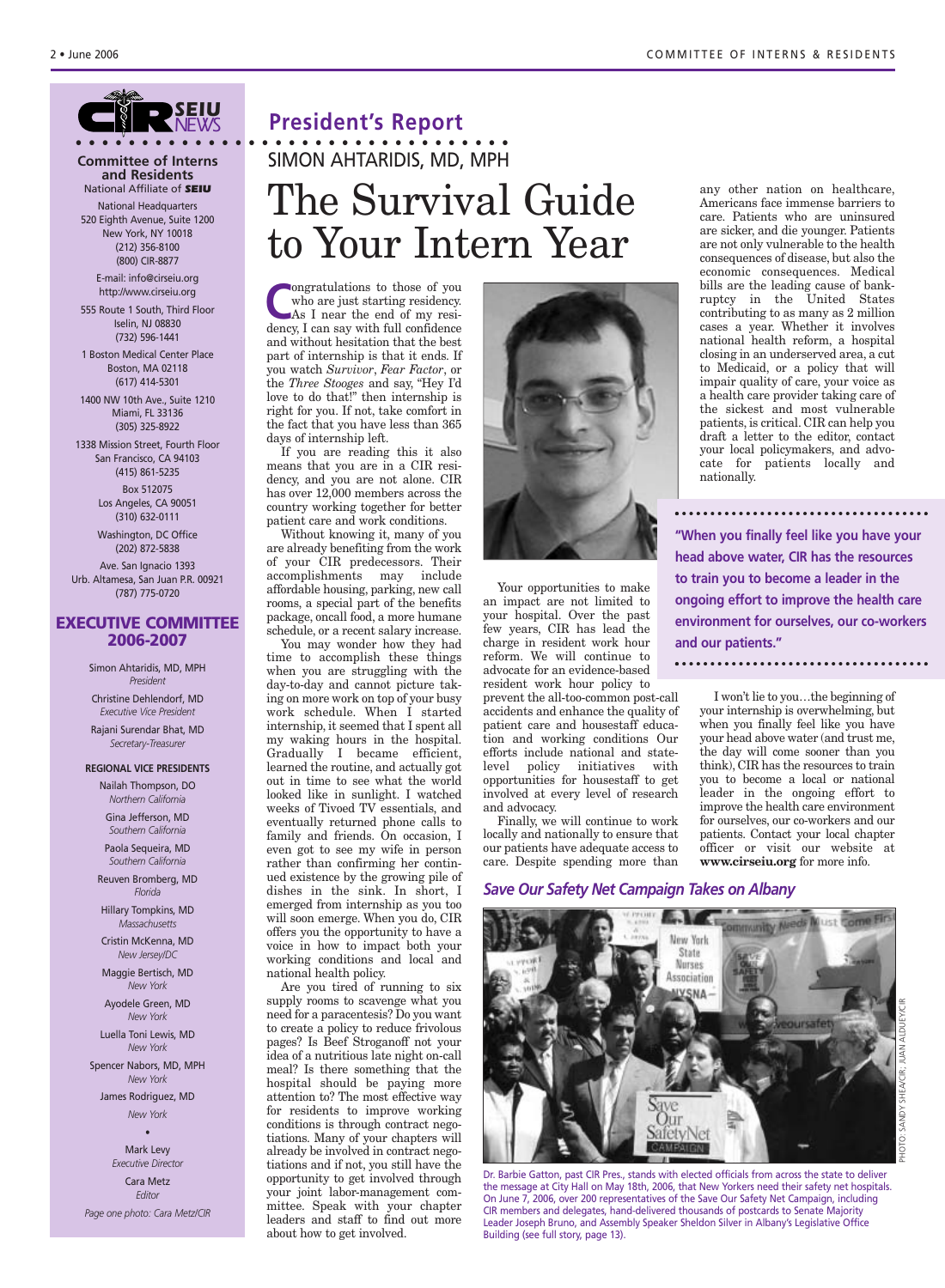# **First Contract Saves Affordable Housing for St. Vincent's Residents**

*"Without a union, this would have been chaos"*

**What had been complicated**<br>tract at St. Vincent's<br>Manhetten took an urgent turn negotiations for a first con-Manhattan took an urgent turn when the hospital announced that rents at its nearby resident housing would be increased – in some cases threefold – in order to raise additional revenue in the wake of its bankruptcy proceedings. Nearly two-thirds of St. Vincent's 347 residents live in hospital housing.

"We had more than 100 residents,

from every specialty, coming to negotiations and getting involved," said CIR Delegate Avinash Gulrajani, MD, a PGY 1 in Internal Medicine, who was a lead negotiator. "Residents would come for hours at a time – they were really upset about this – and then they would take the information back to their departments," he said.

"If we didn't have a union, I think this would have been devastating. It would have been chaos. Doctors in general don't come together well, so to have our CIR organizer and delegates involved

was essential," said newly-elected CIR delegate Karen Morice, MD, a PGY 2 in PM&R who was on the negotiating committee. "We would not have had a strong, united front without that.

"People would have had to leave the program because they could not afford the new rents," she said. "It was really short-sighted on the administration's part. Residents

would leave – there was not enough money in our paychecks to pay the increases – and the residency would lose its competitiveness. St. Vincent's is a great hospital, with great residency programs, but there are plenty of other great hospitals in the city. Taking away the housing, which is a big draw for residents, means you would not attract the same quality of residents."

Attending physicians in many departments sent letters to the



administration in support of maintaining resident housing. Department chairs and program directors used their influence to support their residents. "They saw that without a competitive residency program, their patients would not be getting the high quality care they deserve," Dr. Morice said. Not only attendings were supportive – nurses, aides, and other hospital staff donned resi-



**"People would have had to leave the program because they could not afford the new rents."** 

**Dr. Karen Morice PGY 2, PM&R** 

dents' *"Save Affordable Housing"* stickers. "A lot of the support has to do with the hours we work; we're oncall 24 hours at a time, so we need accessible housing to be able to get to the hospital easily," Dr. Morice said.

"I never realized what contract negotiations are like, I learned about the give and take," Dr. Morice said. "And the importance of numbers. We had the most impact when the most residents were involved,

**Residents presented their case, and the enormous turn-out for negotiating sessions underscored that message.**

Above, at table, left to right, Drs. Scott Palyo, PGY 2, Psychiatry, Josh Richter, PGY 1, Internal Medicine, Leon Li, PGY 3, Med/Peds, and Avi Gulrajani, PGY 1, Internal Medicine Far left: Dr. Monique Hamilton, PGY 1, Internal Medicine Left: Dr. Bill Aydin, PGY 4, Surgery.

not just the leaders. We met residents we hadn't ever met before, from all different departments. It really made the hospital feel like a smaller place!"

The contract was ratified May 9th, 2006, pending approval by bankruptcy court on June 7, 2006. It includes two years of housing subsidies for all current residents and residents beginning work in July 2006. Housestaff living outside St. Vincent's housing will continue to receive a \$2,000 per year housing subsidy. The new contract delivers other solid economic benefits, with salary increases of 6% the first year, 3% the second year; and 3% the final year. Travel expenses will also be reimbursed for Surgery, Orthopedics, and Cardiology residents and fellows who have many mandatory outside rotations.

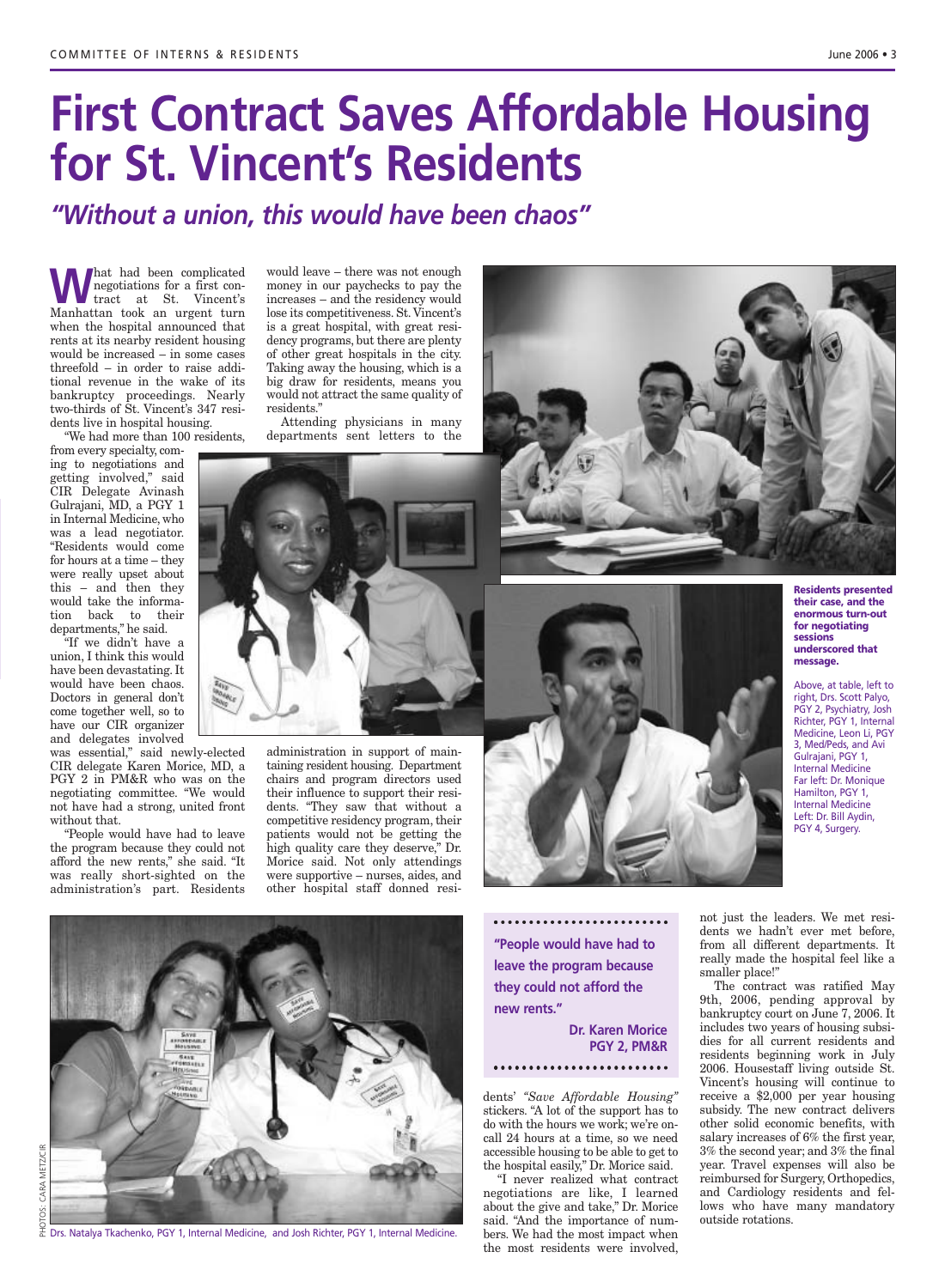### *CIR Team's Negotiating Themes:*  **Love, Dedication, and Improving San Francisco General Hospital**

**C**IR's negotiating team approached<br>
this year: meeting with the<br>
Director of the Department of Bublic negotiations from every angle Director of the Department of Public Health, surveying membership, debating tactics and writing proposals that would make a real difference in both residents' and patients' lives. They started negotiations in March, and ratified their contract, which covers more than 210 residents, on June 7, 2006.

The underlying theme for the negotiations was: Residents are here because we love San Francisco General Hospital (SFGH). We are at the bargaining table to make improvements to patient care, and our proposals are fair and will allow us to better serve the community we are dedicated to.

Dr. Lisa Tang, a PGY 2 in Family and Community Medicine, opened up the negotiating process with a presentation on why she chose to work for a City and County Hospital, and her personal commitment to the underserved people of San Francisco. Dr. Trudy Singzon, an intern from Family and Community Medicine, spoke to City and County representatives on the challenges of an intern's daily life.



From left to right: Drs. Ricky Choi, Isabel Lee, Lisa Tang and Trudy Signzon show the t-shirt, newsletter, and spirit that helped them negotiate a great new contract at San Francisco General Hospital.

From there a series of proposals were passed across the table by CIR members, each prefaced with a resident physician's perspective on the intent behind the proposal.

Quality patient care can only be delivered at SFGH if the hospital continues to attract the best people in each specialty. Applicants are already burdened with huge medical school debt, and the Bay Area's high, and steadily rising cost of living creates an additional burden. Finding a program

that provides rigorous academic training as well as enough compensation to survive in this region is important. Following four meetings and an additional meeting with the Director of the Public Health Department, the CIR negotiating team was able to meet most of its goals including: an 8% raise for the coming academic year, followed by subsequent 4%, and 3% increases for the next two years. In addition, \$20,000 has been added annually to the Patient Care Fund, there are more parking spaces in the on-call lot, new mattresses for all the on-call rooms, a substantial increase in the bilingual pay, and political action contribution language added to the contract.

Dr. Tang said of the process, "As a result of the tremendous amount of support from our CIR staff, the residents at San Francisco General Hospital successfully negotiated for better wages and benefits. My expe-

**"My experience with negotiations is a testament to the words of Margaret Mead: 'Never doubt that a small group of committed citizens can change the world. Indeed, it is the only thing that ever has.''' —Dr. Lisa Tang, PGY 2, Family and Community Medicine** 

rience with the negotiation process is a testament to the wise words of Margaret Mead: 'Never doubt that a small group of committed citizens can change the world. Indeed, it is the only thing that ever has.' I feel empowered by the negotiation process and it will compel me to further my efforts in patient advocacy."

### *New Contract at Miami's Jackson Memorial Hospital:* **Concessions? No Way!**

**WA** hen contract negotiations at<br>
Hospital started in August,<br>  $\frac{2005}{1000}$  it was in a concessionary only Miami's Jackson Memorial 2005, it was in a concessionary environment. The stated goal of the hospital's administration was to reduce or eliminate the last 9 years

**"When we met with resistance, we broadened our horizons, appealing to the County Commissioners and the Public Health Trust directly," —Dr. Seema Chandra, PGY 3, Internal Medicine/Pediatrics**

of gains that CIR had achieved, starting with a two-year wage freeze, reductions in professional allowance, meal card allowance, chief resident differential and elimination of the housestaff "pull pool" coverage (oncall pay) and Patient Care Fund.

Yet when the ink was dry, residents ratified a new contract that included significant gains in salary and other economic benefits. How the 1,000 residents at Jackson got off the concessionary path, and won gains that range from salary increases to improved work hours and other conditions had everything to do with a strategy that included coalition building, community support, and political outreach.

"After recovering from our initial shock at management's first proposal, we quickly met as a negotiating team and outlined a strategy to bring our issues, and not management's issues, to the forefront. Along with our sister union, Local 1991, SEIU, (which represents nurses, attending physicians, and other professional staff at Jackson), we continued pushing the issues of quality patient care and employee safety," said Dr. Seema Chandra, a PGY 3 in Internal Medicine/Pediatrics, and CIR co-chair and delegate. "When we met with resistance, we broadened our horizons, appealing to the County Commissioners and the Public



Some of the CIR Negotiating Committee members at their final, successful meeting.

Health Trust directly, with a walkthrough at the hospital, a luncheon, and testifying at meetings," she said.

Active members, delegates, and alternates were all very involved, with an email system which kept everyone informed of progress in negotiations.

The new contract includes pay raises of 3%, 3% and 4% over the life of the agreement; maintains the Patient Care Fund, and brings increases in pull pool, professional allowance, meal card allowances, and chief resident differential. It also includes first-ever "Evidence-Based Scheduling" language in a CIR contract, in which a committee of the Public Health Trust and CIR will identify shifts greater than 16-hours and implement strategies to eliminate these extended shifts six months after ratification of the new contract.

PHOTO: (TOP) LKELLY GRAY/CIR; (BOTTOM) ANDY PRATT/SEIU L.1991 Residents ratified the new contract on May 4, 2006 and on May 22  $\frac{6}{5}$ the Public Health Trust ratified it; next the contract goes to the Board of County Commissioners and Mayor  $\frac{1}{2}$ <br>for ratification at the end of June for ratification at the end of June. "Throughout the process, our CIR $\frac{5}{5}$ staffer was absolutely essential, helping to coordinate our efforts with SEIU and reaching out to our political allies throughout Miami-Dade County," said Dr. Chandra.

unty, said Dr. Unanura.<br>"One of the most important gains of  $\frac{5}{5}$ the entire process was that management was forced to recognize residents as vitally important employees. I  $\hat{e}$ think they finally understood that they need our input to make our hos- $\frac{8}{9}$ pital run better," she said.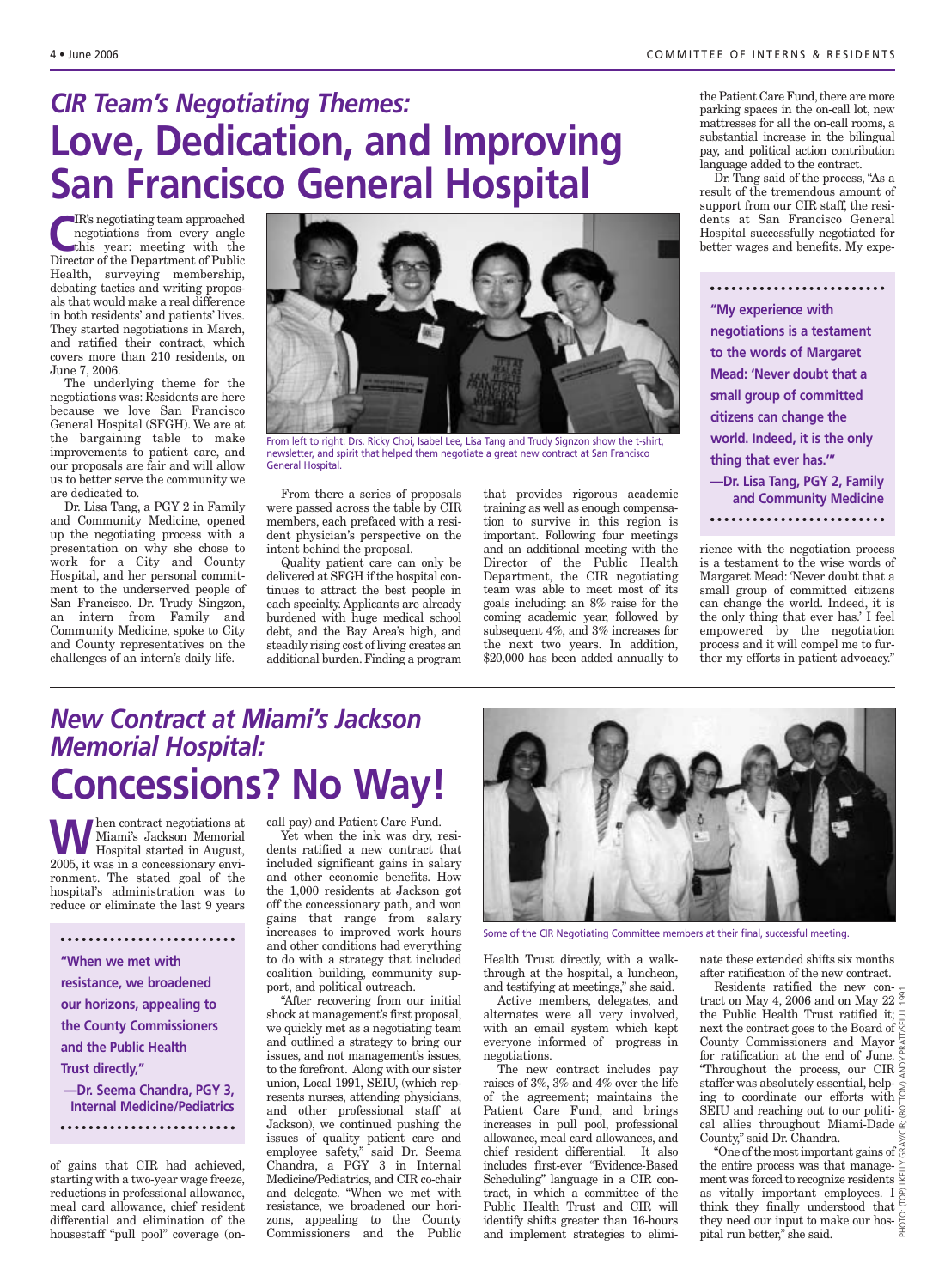# SPECIAL ORIENTATION SECTION



# **Welcome to The National Voice of Housestaff**

*Congratulations!* **You are about to begin what will be the most exciting, harrowing, excruciating and thrilling experience of your life***. You are now a resident physician!* 

**Congratulations, too, to those of you who arrive as fellows, beginning another arduous but rewarding year of training.**

**Fortunately, the Committee of Interns and Residents, the oldest and largest union of housestaff in the U.S., will be behind you as you face each new challenge. For 49 years, CIR has been the national voice of residents and fellows, protecting and advancing housestaff rights, education and working conditions, and defending quality patient care.**

**This Special Orientation Section of CIR News will help acquaint you with CIR. We urge you to take time to read these pages to learn about your rights** **and benefits as an employee of your hospital, the history of CIR and some of the current issues confronting housestaff. Learn how you, as a member, can participate in CIR within your department, your hospital, and as a representative on CIR elected bodies.**



**Is your hospital in compliance with hours regulations?**

**Are the changes made in the best way?** 

**If not, contact your CIR organizer and check out the HoursWatch website.**

**www.HoursWatch.org is co-sponsored by CIR and AMSA.**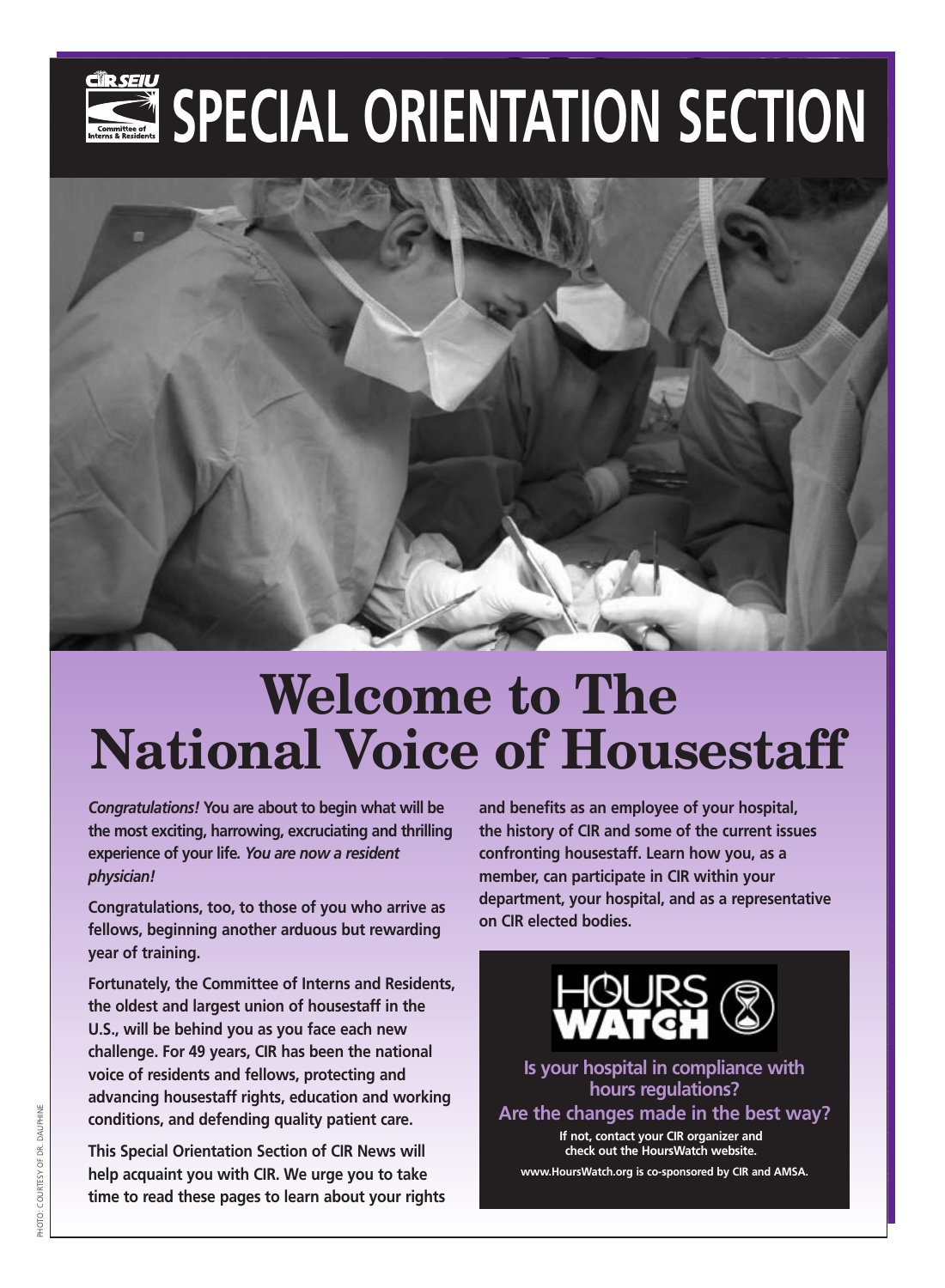**TAN** *T* **oday, through CIR<br>
collective bargaini<br>
agreements, more<br>
than 13,000 interns collective bargaining agreements, more than 12,000 interns, residents and fellows in New York, New Jersey, Massachusetts, Washington, D.C., Florida and California enjoy salary, benefits and working conditions that are the envy of their colleagues in non-unionized hospitals. They also have a strong, unified voice to advocate for their patients in their local hospitals, and in the state and federal arenas, where health care policy is forged.**

**But it wasn't always that way. Getting to this point has taken nearly 50 years of commitment and collective activity by housestaff in public and private hospitals across the country. Here is our story.**

### **1930 1980 1990 2000**

#### **1934**

*First housestaff organizing efforts begin in New York City and the Interne [sic] Council of Greater New York is formed. For the first time, interns receive salaries \$5 per month.*

#### **1957**

*The Committee of Interns and Residents (CIR) is founded, representing housestaff in New York's municipal hospitals.*

#### **1958**

*The first CIR contract with New York City increases annual salaries from \$852 to \$1212 a year for interns and from \$1260 to \$1500 a year for residents. It also defines enforceable grievance procedures and provides benefits while establishing living-out allowances, PGY levels, and guaranteed on-call rooms.*

#### **1965**

*CIR negotiates The House Staff Benefits Plan, a union-administered benefit fund for New York City-paid housestaff that provides supplementary health benefits in addition to the already existing basic citywide hospitalization and major medical insurance.*

#### **1970**

*CIR begins organizing in New York City's private "voluntary" hospitals. Under the State Labor Relations Act, residents at many of the major voluntary hospitals vote to approve representation by CIR.*



# The Patients' Voice, The Doctors' **1957-2006: 49 YEARS**





#### **1974**

*The National Labor Relations Act is amended to include employees of voluntary hospitals. CIR begins negotiating with the League of Voluntary Hospitals on working hours, out-of-title work, and the quality of training programs. The negotiations prove difficult and continue to stall through year's end.*

#### **1975**

*With negotiations over the work and training issues stalled, CIR leads the first multi-hospital strike of doctors and dentists in New York history. The strike, which uses the slogan "Our hours make you sick," receives AMA and media support. The settlement is a landmark victory; it eliminates every-other-night oncall, improves working conditions, and places housestaff on hospital committees.*



#### **1976**

*The National Labor Relations Board, in the Cedars-Sinai decision, rules that housestaff are "primarily students." Housestaff in the private sector have to now rely on their own collective strength to secure union recognition. Housestaff pressure wins back CIR contracts in some hospitals but others are lost.*

#### **1978**

*Over 900 housestaff employed at the College of Medicine and Dentistry of New Jersey (now UMDNJ) vote to join CIR.*

#### **1979**

*CIR leads a one-day protest against funding cutbacks in New York City health programs. The action receives broad community and labor support. CIR successfully rebuilds in the private sector, gaining 1,000 new members and contracts with six voluntary hospitals. The Voluntary Hospital Benefits Plan is formed for housestaff from private sector hospitals.*

#### **1980**

*CIR institutes CIRLS, offering pre-paid legal services to members. Contract negotiations with New York City establish the \$200,000 HHC Patient Care Trust Fund to purchase needed equipment and supplies for city hospitals.*

#### **1981**

*Protesting severe understaffing and equipment shortages, CIR undertakes a strike to establish staff and equipment standards involving more than 2,000 doctors at ten hospitals. Although the action does not lead to the hoped-for contract language, it dramatically increases public awareness of the issues.*

#### **1984**

*CIR housestaff at University of Medicine and Dentistry of New Jersey hospitals conduct a series of protests that lead to a vastly improved contract. In April, CIR initiates a loose federation of local housestaff unions from around the country.*

#### **1985**

*Doctors at Interfaith Hospital in Brooklyn successfully strike to retain CIR as their chosen representative.*

#### **1986**

*CIR negotiates precedent-setting protections on maternity leave and an additional \$850,000 for the NYC HHC Patient Care Trust Fund.*



#### **1987**

*The New York State Department of Health announces plans to reduce residents' hours and CIR wins inclusion of weekly and daily hours caps and ancillary staffing levels as essential parts of the proposal. CIR now includes Washington, D.C., as Children's Hospital Housestaff Association votes to join.*



#### **1988**

*CIR's "Long Hours Are Bad Medicine" campaign sets the tone for a national discussion on changes in residents' work lives. Thanks to CIR's efforts, New York State residents assigned to Emergency Room duty become the first in the country to benefit from regulations limiting hours. The new State regulations limit residents' work hours and set standards for ancillary staff and supervision. The transition goes smoothly.*

#### **1989**

*Despite significant resistance on the part of many program directors and hospital administrators, New York remains firm in its intention to implement an 80-hour weekly hours cap and a 24-hour consecutive hours cap. CIR signs a new three-year contract with HHC that raises PGY-1 pay rates above \$30,000.*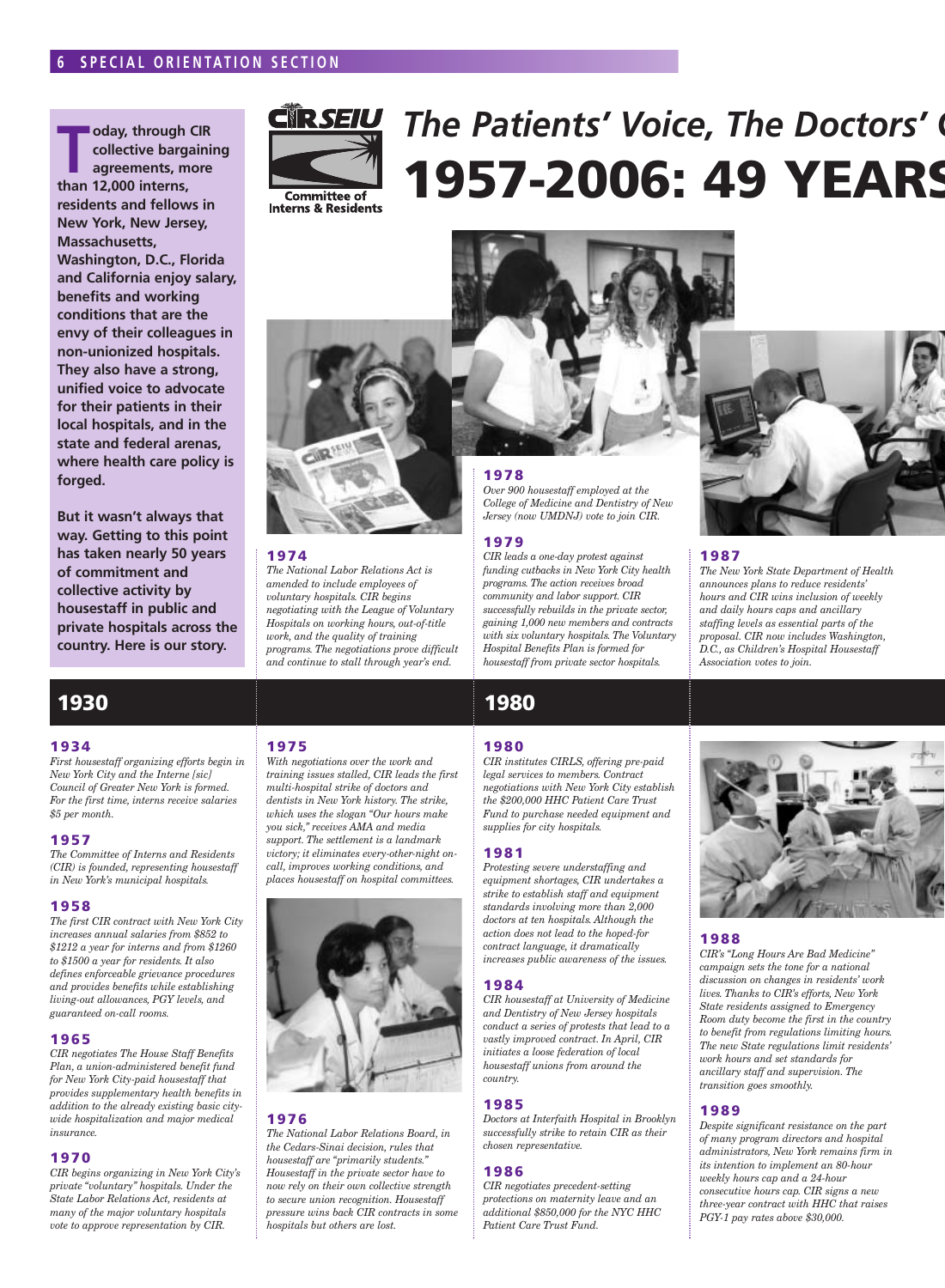# *Choice OF COMMITMENT & LEADERSHIP*



#### **1990**

*CIR undertakes a number of organizing campaigns. Doctors at Bronx Lebanon Hospital strike to win recognition and a CIR contract. Housestaff at D.C. General Hospital and Prince George's Hospital in Maryland vote to affiliate with CIR.*

#### **1991**

*Organizing success continues in D.C., as residents at St. Elizabeths Hospital vote to join CIR. The New York State Supreme Court upholds hours regulations. Studies on the effect of reduced hours on residents and their patients show hours reform is working. CIR/HHC Patient Care Trust Fund contributions top \$1,000,000.*

### **1990 2000**

#### **1992**

*CIR brings legal suits blocking New York City from closing HHC dental clinics, outpatient pharmacies, and employee cafeterias. This challenge protects jobs, patient care, and hospital workers' rights from the budget axe.*

#### **1993**

*House Officers Associations at Boston City Hospital and Cambridge City Hospital vote to affiliate with CIR.*

#### **1994**

*CIR's TV, radio, and bus and subway ads help to build the community-based New York City "Save our Public Hospitals" campaign against budget cuts and privatization.*

#### **1996**

*Newly merged Boston Medical Center recognizes HOA/CIR as collective bargaining agent for combined housestaff at formerly public and private entities. CIR wins legal decision establishing "employee" rights for Florida housestaff at Jackson Memorial Hospital in Miami. Jackson housestaff vote for CIR by 4-to-1 margin in largest election ever held by doctors in U.S.*

#### **1997**

**1998**

**1999**

*by end of contract.*

*Council union joins SEIU.*

*CIR and Boston Medical Center housestaff launch legal challenge to overturn National Labor Relations Board 1976 Cedars-Sinai decision. CIR-initiated campaign gets New York Supreme Court to block Mayor Rudolph Giuliani's plan to privatize NYC public hospitals. The 1,600 member Joint Council of Interns and Residents of Los Angeles votes to affiliate. On its 40th anniversary, CIR holds National Convention, where delegates vote to join the Service Employees International Union, AFL-CIO.*

*L.A. housestaff represented by Joint Council of Interns and Residents/CIR win their first salary increase in seven years with 1st-year interns getting a 15% raise. In Miami, Jackson Memorial residents win first contract in Florida history; PGY 1 rates increase 25 percent*

*The NLRB upholds the CIR challenge at Boston Medical Center and rules that private-sector housestaff are again guaranteed collective bargaining rights. The California Association of Interns and Residents (CAIR) at four northern California hospitals affiliates with CIR. CIR participates in legislative efforts by SEIU for safe needles and adequate staffing levels. Massive lobbying and media campaigns by SEIU and Local 1199 win legislation to strengthen enforcement of New York State's hours regulations, safeguard funding for graduate medical education, and extend healthcare coverage to one million uninsured. The Doctors*

#### **2000**

*Organizing accelerates in response to NLRB and PERB decisions. Threehundred residents at Brookdale Medical Center in Brooklyn, NY win voluntary recognition. CIR establishes a new region for housestaff in Puerto Rico. CAIR/CIR at San Francisco General wins breakthrough contract, including new \$120,000 Patient Care Fund. SEIU wins state/federal funds to save Los Angeles County health system, sponsors Universal Health Security for All Americans Act in Congress and successfully lobbies for federal Safe Needle Act.*

#### **2001**

*CIR organizing rolls on, with the addition of almost 1,000 new members from the New York region. Housestaff in Puerto Rico vote to affiliate with CIR. Together with the American Medical Student Association and Public Citizen, CIR petitions the Occupational Safety and Health Administration (OSHA) for emergency regulations to reduce resident work hours and wins congressional sponsorship for legislation, the Patient and Physician Safety and Protection Act (H.R. 3236), to address excessive resident work hours.*

#### **2002**

*Federal hours legislation gains momentum with 60 House and 2 Senate sponsors; state bills are filed in New Jersey, Massachusetts and Puerto Rico. Housestaff at two Brooklyn, NY hospitals, Maimonides Medical Center, and Brooklyn Hospital, vote to join CIR.*

#### **2003**

*Under pressure from CIR, AMSA and Public Citizen, the ACGME establishes new hours guidelines to begin July 1, 2003. Puerto Rico passes hours limits. CIR co-sponsors two successful conferences in New Jersey and California on work hours reform with the Resident Fellow Section of the AMA. CIR members in Los Angeles join with community groups and other SEIU locals to win continued funding for hospitals and clinics throughout the county. Childrens Hospital housestaff in Oakland, CA vote to join CIR.*

#### **2004**

*CIR members join union-community coalition to win passage of a tax increase to fund public safety net hospital and clinics in Oakland, CA. Maimonides CIR members win first contract, after 18 month-long negotiations. St. Vincent's housestaff in Manhattan vote overwhelmingly to join CIR.*

#### **2005**

*First contracts at Childrens Hospital in Oakland, CA, and Brooklyn Hospital in Brooklyn, NY. New contracts ratified throughout CIR regions. CIR's efforts to*



*reduce resident work hours aided by sleep research published in the NEJM, linking interns' long hours of work with an increased incidence of serious medical errors and car accidents. CIR and Canadian provincial union increase exchanges; CIR takes part in resident work hour conference in New Zealand.*

#### **2006**

*CIR activism saves the Family Medicine program at Robert Wood Johnson University Hospital in New Jersey from closing; CIR builds community-labor coalition and launches "Save Our Safety Net" campaign in New York to fight hospital closings that would leave underserved communities without needed health care; CIR protects salary and benefit pattern and standards at all NYC voluntary hospitals; and Florida and California CIR chapters continue their advocacy for adequate public funding for health care and to protect and advance contracts and standards.*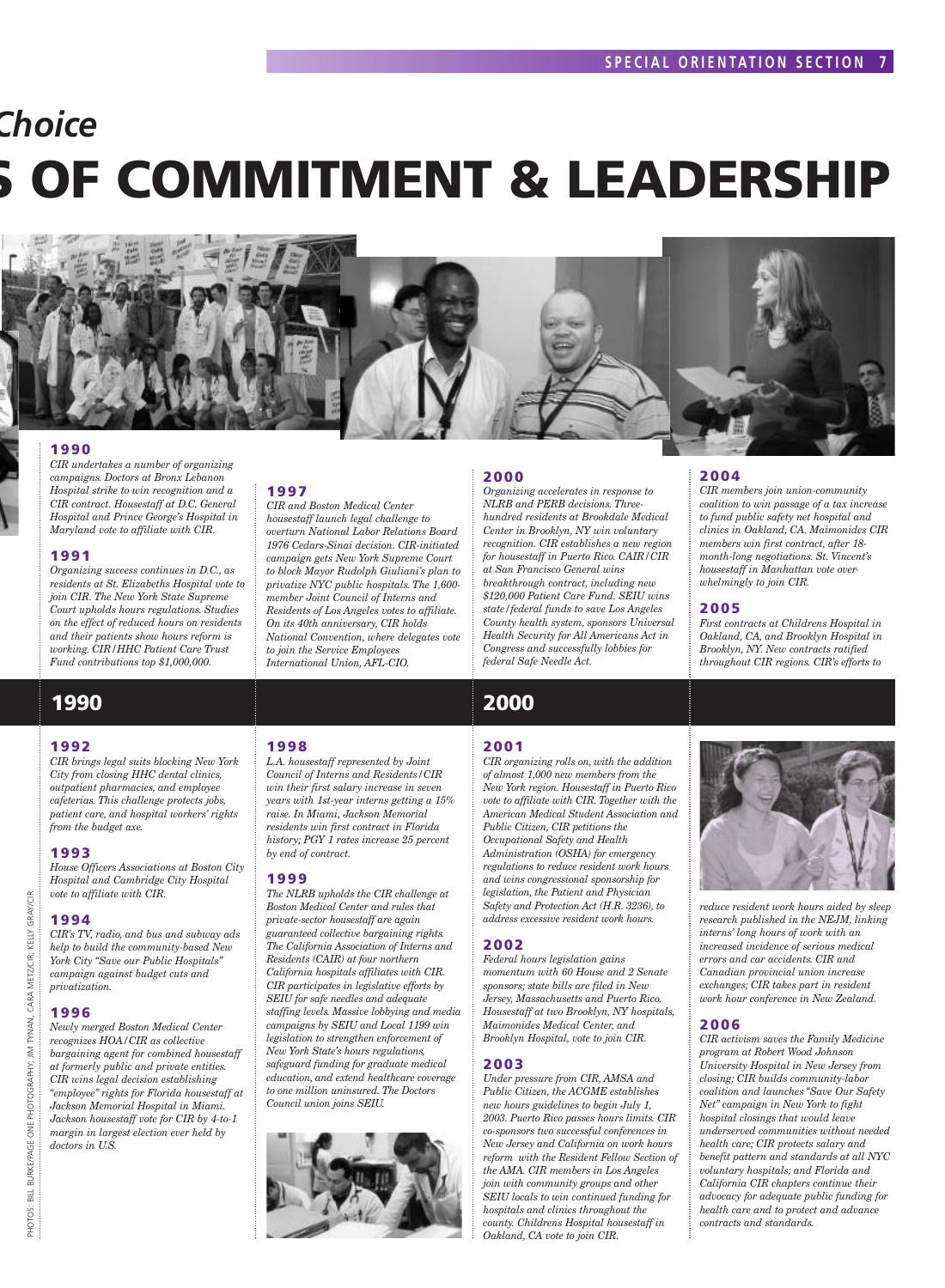# **CIP Who We Are & What We Do**

**An informed and involved membership is our greatest strength. Below is some information to better acquaint you with CIR.**

#### **Who We Are**

CIR—the Committee of Interns and Residents—is the oldest and largest housestaff union in the United States. CIR represents 12,000 interns, residents and fellows in New York, New Jersey, Massachusetts, Florida, California, the District of Columbia and Puerto Rico. Since 1957, CIR has negotiated collective bargaining agreements with over 70 public and private hospitals. These agreements improve housestaff salaries and benefits, hours of work and working conditions and the quality of care we deliver to our patients.

In 1997, CIR affiliated with the 1.8 million member Service Employees International Union (SEIU), with 900,000 healthcare workers across the country. As the national affiliate of physicians within SEIU, CIR housestaff continue to set our own policies, decide our own priorities, elect our own officers and negotiate our own contracts—all with considerable economic and political backup from SEIU that adds to CIR's own resources.

#### **Why We're Needed**

Housestaff across the country need an organized voice to stand up for our rights and the rights of our patients. CIR enables residents to voice their concerns as a group. CIR collective bargaining agreements carefully spell out housestaff rights and benefits. Experienced staff work with residents to improve and enforce the gains negotiated in each contract. Because residents are at an important and busy stage in their careers, they find that being in CIR is an effective way to work together for improvements in working conditions, residency programs and patient care. In addition, established due process provisions, including grievance procedures,



arbitration, and representation rights, ensure that each housestaff officer gets a fair hearing when he or she needs that kind of support.

#### **Look What We Have Achieved**

CIR has 49 years of experience with the problems and concerns of housestaff in public and private hospitals. This organizational experience is critical.

• CIR contracts set the standard in their geographic areas, with higher than average salaries and benefits, including, in many hospitals, CIR's own comprehensive health and welfare plan.

*What's in <sup>a</sup> CIR Contract* Negotiated contracts between the employer and the employees are called<br>"Collective bergeining accompany"," CIP contracts not anti-deciment that Negotiated contracts between the employer and the employees are called<br>"collective bargaining agreements." CIR contracts not only document the terms<br>"collective bargaining agreements." CIR contracts not begin begins but yo Conecuve paryammy agreements. Cin contracts not omy occurrent the and conditions of employment for nousestant at each mospital, but, very<br>significantly, make enforceable those hard won gains. Because of different local significantly, that employees and priorities, these collective bargaining agreements vary somewhat needs and priorities, these collective bargaining agreements vary somewhat The to another. CIR negotiating committees—made up of Housestaff from different departments and PGY levels, working with a CIR staff housestaff from different departments and PGY levels, working with a CIR staff member—bargain diligently to win the best contracts possible. Among the member—bargain diligently to win the best contracts possible. Among the elements we work to include are clauses covering: nember – Dary vork to include<br>elements we work to include Teach PGY level<br>• Salary increases for each penef lements we will react the sense its<br>• Salary increases for each consense benefits<br>• Health stice coverage a frequency  $\bullet$  Health and  $\bullet$  coverage<br> $\bullet$  Malpractice coverage Salary increases<br>
Health and other insurance because the number<br>
• Cap on the number and frequency of on-call periods<br>
• Cap on the number and inner the number and time Salary increased the insurance is the insurance in the Health and other insurance coverage<br>
Malpractice coverage<br>
Cap on the number and frequency of on-call periods<br>
Cap on the number leave time<br>
Specific dates for renewal • Specific dates for ict.<br>• Vacation and other leave time<br>• Vacation aternity, and disability specific data other leaves<br>• Vacation and other leaves with du<br>• Sick, maternity, and disability with du Vacation and other<br>• Sick, maternity, and disability leaver process<br>• Fair disciplinary procedures leading to outside, im<br>• Fair disciplinary procedures eading to CIR at negot Specificance and other the disability leaves<br>Sick, maternity, and disability leaves<br>Sick, maternity, and disability disability disable, impartial arbitration<br>Sick, maternity, and disability to outside, impartial arbitratio Specifical and other live ability leaves<br>Vacation and other live ability leaves<br>Sick, maternity, and disability to be very with due process<br>Fair disciplinary procedures leading to outside, impartial arbitrations, grievance hearings Fair disciplinary procedures leading to outside,<br>Fair disciplinary procedures leading to outside,<br>Grievance procedures leading to Rat negotiations, yielded to the con-physician) work<br>The right to be represented by CIR at n Grievance procedure represented by e...<br>The right to be represented by e...<br>hearings<br>protections from excessive assignments of "out-of-title" (non-proposition<br>protections from excessive assignments of "out-of-title" (non-p place of medical education, sexual orientation and age place of medical education, sexual orientation and age place of medical education, sexual orientation and age place of medical education, sexual rooms and lounges Prohibition again education, semetrician<br>place of medical education, semetricons and<br>explore to one's own personnel records<br>experience to conditions for one city issues place of medical equations and lounges<br>• Access to one's own personnel rooms and lounges<br>• Good conditions for on-call rooms and lounges Access conditions for one<br>Good conditions and security issues<br>• Health, safety and security, ensuring house place of medical expression personnel recessed place of medical experiments and lounges<br>Access to one's own personnel rooms and lounges<br>Good conditions for on-call rooms and lounges<br>Good conditions for on-call rooms<br>Health progra<sup>m</sup>

• CIR's groundbreaking work on resident hours reform eliminated, across the board, every other night call in New York in 1975. We spearheaded New York State's landmark hours regulations in 1987. We've worked with SEIU to put added teeth into those regulations in 1999. CIR's current contracts provide additional limits on excessive work hours and an internal enforcement method.

• CIR's negotiated "extra on-call pay" is a first in the nation. It guarantees that hospitals pay housestaff additional salary when they are required to cover for an absent colleague.

• CIR's contractually negotiated Patient Care Funds funnel millions of dollars of hospital funds to the patient care needs that housestaff are best able to identify.

• CIR is in the forefront of efforts to support hospital funding, access to care for the uninsured, and to oppose the ravages of managed care and hospital mergers. We work for quality patient care and superior residency education.

#### **How Are Contracts Negotiated?**

All CIR members are covered by a collective bargaining agreement—a contract between CIR and your employer that spells out your salary, benefits and working conditions. CIR collective bargaining agreements usually cover a two to three year period. Toward the end of that period, housestaff at each hospital decide what to include in their proposals for a new collective bargaining agreement. They also select a representative group of their colleagues to work with experienced CIR staff on the negotiating committee, the group that sits down with the hospital's representatives to discuss the terms for the contract. The committee draws upon a full range of CIR research, legal, media and technical resources, as needed.

After the negotiating committee determines that it has reached the best possible agreement, the members covered by the agreement vote to ratify or reject it.

#### **CIR Is Run By Housestaff For Housestaff**

Each CIR hospital elects its own local leadership. Elected delegates meet regionally to discuss ongoing issues at their hospitals and to focus on healthcare in their regions. At the annual national convention, CIR delegates come together to discuss issues of housestaff concern, set the  $\frac{5}{4}$ direction for the coming year and elect a national Executive Committee. This Executive Committee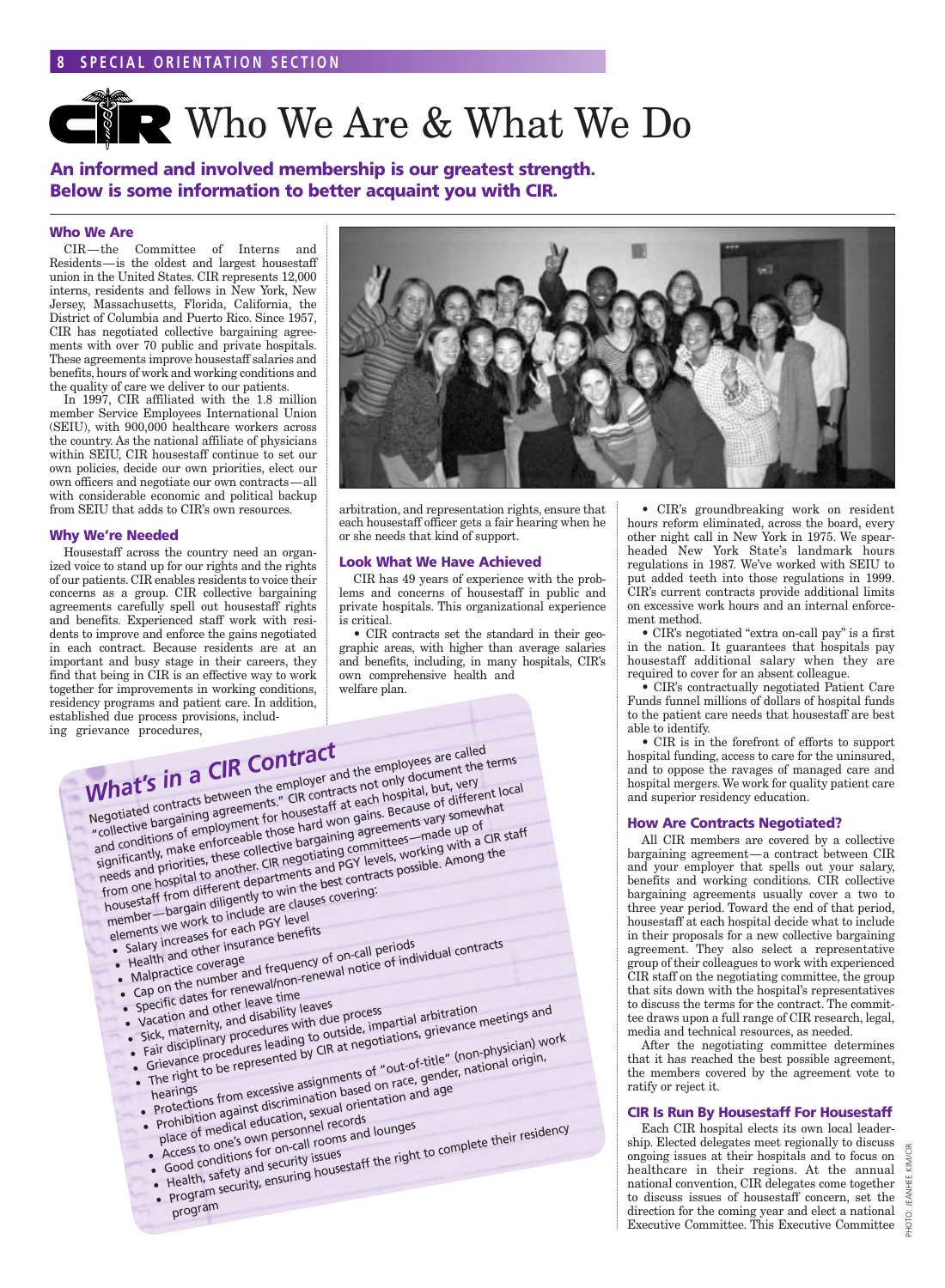—made up of a president, executive vice president, secretary-treasurer, and regional vice presidents—serves as a steering committee between annual conventions.

#### **Who Are The CIR Representatives At My Hospital?**

In addition to the CIR delegates from each hospital who attend the annual national convention, each CIR hospital, or chapter, has its own structure to determine policy on local matters. Some chapters elect colleagues to serve as co-presidents and department representatives and most choose members to serve on the Graduate Medical Education Committee and other hospital committees. Local chapter representatives determine the collective bargaining proposals and negotiations process at their hospital.

CIR assigns a staff person to each of the hospitals it represents. The staff person, called an organizer, helps coordinate chapter activities and assists housestaff communications between departments. The organizer works with delegates and department representatives to insure that the collective bargaining is professionally negotiated and enforced. In addition, the CIR organizer handles grievances and other problems that residents may encounter.

#### **What Is A Grievance?**

One of the ways to resolve disagreements about your rights or conditions of employment is the grievance procedure contained in your CIR contract. Each CIR contract contains a definition, but generally, a grievance is a complaint that your hospital or department has neglected or a right or benefit guaranteed by your CIR contract that is not provided.

Grievances can be filed by an individual or a group of residents, or by CIR, about almost any matter covered by your CIR contract, but they must be filed within a specified time. (Check your CIR contract for the time limit applicable to your hospital.)

Written grievances are usually preceded by

informal attempts to resolve the question or disagreement with your department or hospital in forums such as "labor-management" committees. Once the grievance is in writing, the CIR contract requires that the hospital adhere to specific procedures and deadlines for responding.

All grievance procedures provide for appealing an unfavorable decision to higher hospital authorities. Most grievances not settled at the hospital can be submitted to a neutral arbiter who will render a final decision, which is binding to both sides.

The union contract is also an essential guarantee of your due process

rights to review your personnel

file, dispute a complaint about your performance, an evaluation, probation, non-renewal, termination or any other problem you may have with your department.

It is important to act quickly when you have a question, or a problem, even if you're unsure about whether it's a grievance or a due process disciplinary matter. Your CIR organizer will assist you in determining the appropriate steps. Also, if you misplace the CIR contract that is given to you during orientation, ask your CIR organizer for another copy. Read your contract and use it.

#### **What About Dues?**

The elected House of Delegates decides membership dues, which provide the only source of

*CIR Says,*

*"Check Your Personnel File"* Sometimes adverse letters from patients, hospital staff, or<br>their way into your file. Incidements or are very one-sided fir<br>evaluations that you should have peorts and departmental supervisors that make misstatements or are very one-sided find their way into your file. Incident reports and departments<br>
evaluations that you should have been shown (a) the species<br>
While the special state. evaluations that you should have been shown (and weren't) While the specific language may vary among different CIR<br>respond to materials put in their files Maximum to see and<br>entitled to photosing put in their files Maximum to see and contracts, CIR members are guaranteed the right to see and respond to materials put in their vary among different<br>Positiled to materials put in their files. Most often to see a<br>CIR staff can assist you in decity. Most often you are<br>Poropriate in resolution in decity. entitled to photorials purified to photocopies. CIR staff can assist you in deciding what action would be most<br>want to insert a written rebuttal, or file a documents. Yould be most<br>document modified or evan the a grieve. You might appropriate in responding to adverse documents. You might appropriate in responding to adverse documents, you imgite want to insert a written rebuttal, or file a grievance to have the document modified or even rehuted, or file a grievance to have these steps.<br>these steps.<br>With increasingly stringent credent: CIR can represent you in<br>lalpractice litigation of the credent: while the present you in these steps. With increasingly stringent credentialling and more aggressive<br>alpractice litigation, you don't want any sand more aggressive<br>thelp after that, the process of example in file. You in help after that,

malpractice litigation, you don't want and represent you<br>our file. You initiate the process of examining and more aggres<br>an help after that.<br>Your right to examing in the process of examining your surking in The process of examining your record; we were a subset of examining your record; we ca Y n h <sup>1el</sup>p after that.<br><sup>Ur right</sub></sup> The plantar that the examine your file may be important to your

reputation and your career. Use that right to check your file<br>"egularly." And your career. Use that right to check your file<br>"egularly." Career. Use that right to check your file regularly.

income for CIR to pay for staff and all other expenses necessary to negotiate and enforce our collective bargaining agreements and to run this national organization. CIR dues are set at 1.5 percent of a house officer's salary and are paid through payroll deduction from members' paychecks and sent to the national office of CIR in New York City. As with our medical training, so with CIR: the more we as residents stick together, pool our resources and work "as a team," the more we will accomplish and the stronger we will be.

## Patient Care Funds: An Achievement for Residents and Patients

**O**ver decades of collective bargaining, CIR chapters throughout the<br>country have won millions of dollars for Patient Care Funds as part<br>of their contracts. These housestaff-administered funds are used to<br>buy essential aux country have won millions of dollars for Patient Care Funds as part buy essential supplies, equipment and patient amenities that are not included in hospitals' budgets.

Housestaff are on the front lines, taking care of patients every day, but their suggestions for patient care are often ignored. With the Patient Care Fund, residents can say what's lacking.

Patient Care Funds are an innovation that began in the 1970s with CIR





residents in Los Angeles. CIR chapters have achieved these funds in contracts at hospitals in Boston, New York City, Cambridge, Oakland, and San Francisco. Recent purchases by CIR Patient Care Funds have included bedside monitors, EKG machines, blankets, video fiber-optic endoscopes, pediatric ventilators, high-tech microscopes, computer-based image archiving systems, a cardiac chair, and even a fish tank (above) for use in patient waiting rooms, and clothing for homeless patients.

A committee of residents oversees how the money is spent. Residents bring proposals to the committee, and together, the committee gets to decide what is most important. It's a way for CIR residents to step in and fill in the gaps in patient care that they see on a daily basis.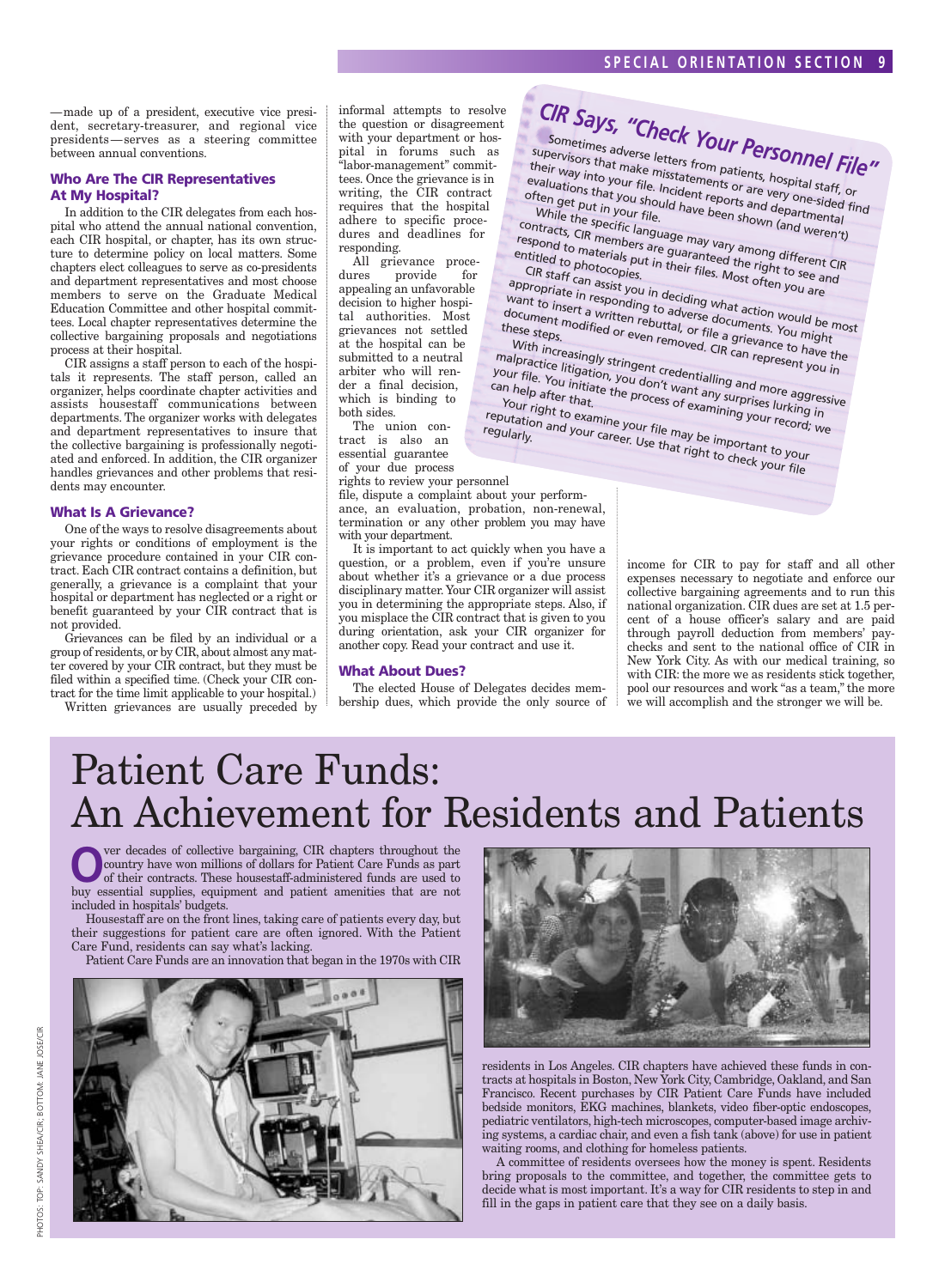# What's in a CIR Contract?

**B**esides salaries and health benefits, CIR collective bargaining agreements include many provisions that improve working conditions for **Example 3** esides salaries and health benefits, CIR collective bargaining agreements include many residents. Below are some samples of actual contract language in different CIR collective bargaining agreements.

#### **Orientation Pay**

"All incoming residents shall be paid for orientation and/or work performed prior to July 1st of their first year, or they shall receive equivalent paid time off no later than June 30th of the academic year."

**Boston Medical Center**

#### **On-Call Meals**

"The County will arrange that the food left over from the food prepared daily for house staff and other physicians be packed, stamped with preparation dates and stored at the end of the day so that the food is available for the night meal. The County will prepare sufficient food daily to ensure that healthy night meals are available for all house staff who are assigned to nighttime duty or in-hospital on-call duty."

**Los Angeles County Hospitals**

#### **Evidence Based Work Hour Scheduling**

"The parties recognize the growing body of evidence linking increased medical errors with extended housestaff shifts of greater than 16 hours. These extended shifts have also been found to correlate with an increased risk of serious car accidents among housestaff. In the interest of maximizing patient safety and housestaff well-being, the PHT and CIR agree to form an Evidence Based Scheduling Committee to identify shifts greater than 16 hours and to implement strategies to eliminate these extended shifts six months after ratification of the contract.

**Jackson Memorial Hospital, Miami**

#### **Ancillary Staffing**

"Services will be provided for the movement of patients and materials…seven days a week, 24 hours a day for both routine/stat calls.



"Seven daily phlebotomy rounds in all inpatient areas will be provided seven days a week, 365 days a year. [Twenty-four hour phlebotomy/ blood culture service was instituted as agreed on June 1, 2004.]

"IV Therapy Services, to start and maintain routine IVs, will be provided to all general care inpatient areas 16 hours a day, seven days a week. [Twenty-four hour IV service was instituted January 3, 2005.]

"Clerical services will be provided [on inpatient areas] 16 hours a day, seven days a week."

**Boston Medical Center**

#### **On-Call Pool**

"The [employer] shall fund an extra on-call pool in the amount of \$150,000 per annum. If an officer is required to work an extra on-call in excess of the hour limitations set forth above, he/she shall be compensated at the rate of \$300."

#### **Jackson Memorial Hospital, Miami**

"A house staff officer who performs on-call duty for an absent or disabled colleague in addition to his/her anticipated normal schedule shall be compensated according to the following: \$550 weekday, \$650 weekend and holiday."

> **Westchester (N.Y.) Medical Center**

#### **On-Call Rooms**

"The County shall provide safe, secure on-call rooms, bathrooms and shower facilities which are readily accessible to patient care areas. Oncall rooms shall be designated as smoke-free areas and properly maintained with adequate temperature control. The number of on-call rooms shall be sufficient for all housestaff officers on duty at night.

"On-call rooms shall have functional locks and the room key shall be available to each housestaff officer. On-call rooms shall be properly maintained seven (7) days a week. Where possible, on-call rooms shall be equipped with large-sized lockers for the secure storage of each housestaff officer's personal effects."

**Los Angeles County Hospitals**

#### **Professional Education Allowance**

"Effective January 2005, Trust shall provide each HSO \$1150 per residency academic year to be used as reimbursement for professional/educational expenses."

#### **Jackson Memorial Hospital, Miami**

"A \$1,700 non-taxable, reimbursable professional education stipend shall be paid annually to each House Officer…Any House Officer who has not turned in receipts for the total amount of the annual stipend by May 1st of that year shall receive a payment (taxable) equal to the difference between the total annual stipend and the total reimbursable expenses claimed and documented by said House Officer."

**Cambridge Hospital, Massachusetts**

#### **Patient Care Funds**

"The amount of the JCIR Quality Patient Care Fund will be \$2.2 million each year. Mutual agreement of the administrative 'team' of 5 and a resident 'team' of 5 shall be required to initiate the authority to expand."

#### **Los Angeles County Hospitals**

PHOTOS: CAROLINE FAN/CIR; CARA METZ/CIR

"Effective each April 1st and October 1st, the Corporation shall transfer a sum equivalent to 0.15 percent of the Gross Annual Payroll of housestaff officers to the Patient Care Trust Fund." [This fund, which receives approximately \$130,000 twice a year, is controlled by the CIR Executive Committee members in New York City.]

**Health and Hospitals Corporation, New York City**  $\sum_{n=1}^{\infty}$ 

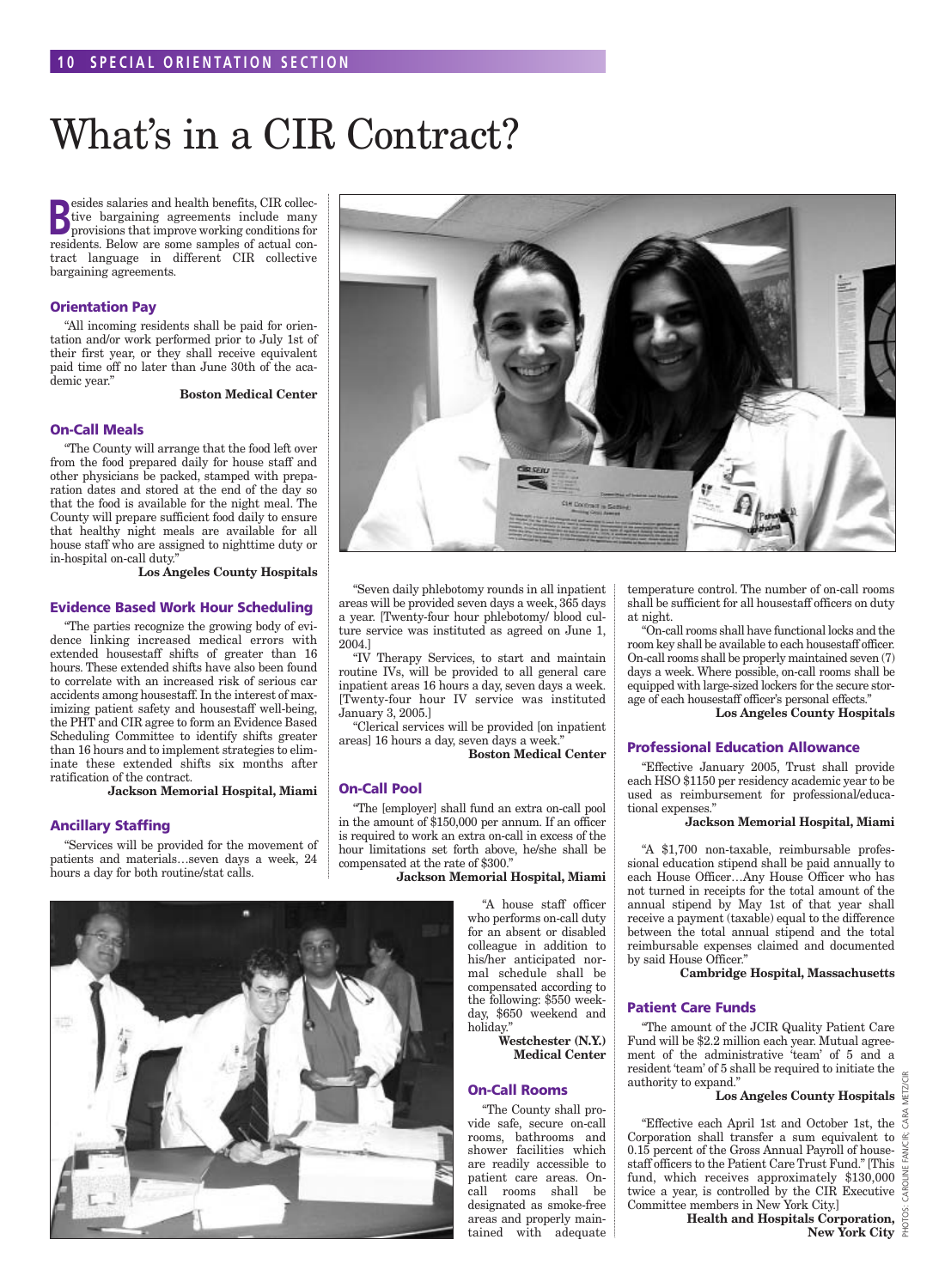### **NEWS FROM CALIFORNIA**

### *Harbor-UCLA Medical Center CIR Chapter Pres. Urges Governor to* **Complete Medicare/Medi-Cal's Unfinished Agenda**

**A**t an event celebrating the 40th<br>Anniversary of Medicare/<br>Medi-Cal in Sacramento, Ca.,<br>in eventually prince Dr. Bisk Nowell Anniversary of Medicare/ Medi-Cal in Sacramento, Ca., in early spring, Dr. Rick Newell, president of CIR's Harbor-UCLA Chapter and an emergency room physician, honored the "pioneers"

**"You don't have to work in the trenches as I do, to see that the solution is not to make cuts to existing programs, but to actually expand coverage."** 

> **Rick Newell, MD, PGY 2, Emergency Medicine**

who created these programs. He spoke movingly of how much more needs to be done to not only maintain, but actually expand these essential programs to the six million uninsured Californians who desperately need health care.

"Emergency rooms are the safety net for the uninsured," Dr. Newell said. "Nearly 50% of the patients I see are uninsured.You only have to spend a few minutes in my emergency department to see that these patients



Dr. Rick Newell, CIR pres. of the Harbor-UCLA Chapter who spoke in Sacramento, shown here with Chapter Vice Pres. Anje Van Berckelaer, MD.

are sicker and tend to die younger. They delay or avoid getting much needed medical care that includes emergent and preventative care, and care for chronic diseases.For example, a young woman who hasn't been able to afford a cervical cancer screening

now presents in an advanced stage of the disease. Not only is she affected, but now her children have lost a mother, a man has lost his wife, and parents have lost a daughter – all because she couldn't afford the most efficient and cheapest cancer prevention methodology available.

"Then there's the middle-aged diabetic who hasn't been able to afford regular exams, or his medication. He presents to my department borderline blind, in life threatening renal failure, with horrible coronary artery and peripheral vascular disease.

"As we know, 40 years ago, the first step in the solution to the problem of the uninsured was taken, with Medicare and Medi-Cal (the state's Medicaid). These programs currently insure over 10 million Californians; however, there are six million more who remain without coverage. You don't have to work in the trenches as I do, to see that the solution is not to make cuts to existing programs, but to actually expand coverage. We need to begin by first covering the remaining 800,000 uninsured children, and then cover all Californians.

"It was an honor to hear these pioneers describe how it was before Medicare and Medi-Cal came into being. Let's not allow another 40 years go by without providing health coverage for all. I look forward to being able to return again, this time not describing the severity of the situation, but rather as a witness to the amazing success of affordable, quality health care for all Californians, something we all deserve!"

### *Residents Tell Their Stories to Legislators* **California Housestaff Lobby for Safe Staffing**

**California CIR members are urg-<br>
2754, legislation authored by<br>
Assemblymember Wilma Chan** ing state legislators to pass AB Assemblymember Wilma Chan (District 16, Oakland) and sponsored by SEIU, which requires individual hospitals to have a written plan for the number of ancillary staff their hospital needs for safe patient care. Ancillary staff includes respiratory therapists, nurse attendants, radiology technicians, patient transporters and other professional and technical job classifications. Hospitals would be required to annually review their own plan for compliance and adjustments, and make it available to the public upon request.

To help inform legislators of the urgent need for more ancillary staffing, CIR members in Northern and Southern California responded to a short survey about ancillary staffing levels in their hospitals. Many resident physicians also

shared their "stories from the front lines" – unsafe incidents that would have been avoided with adequate

ancillary staffing. Dr.Leshar McGhee, a CIR delegate

from the Psychiatry Department at Harbor-UCLA Medical Center in Los Angeles, wrote that "A patient in the psychiatric ER chased a resident around, throwing computers and vitals machines at the resident and causing \$20,000 worth of damage in the time it took the safety police to arrive. This would have been prevented if we had an appropriate number of psych techs."

In Northern California, one resident physician wrote that, "On repeated occasions (too many to count), urgent or stat chest x-rays are not performed for hours, thereby endangering patients. CT and MRI scans are routinely delayed for hours if not days. We also need more clerks to enter orders during the AM shifts – this is a bottleneck that impacts treatment and patient care."

A range of participants from all departments responded to the CIR Survey: 57% reported that adequate staffing would allow them to leave on time post-call, and 50% said they would be more likely to work less than the 80-hour work-week regulations if there was adequate staffing.



Patient care is not the only thing compromised when the health care team at a hospital is short on staff. Resident physicians must transport patients, re-order medications, draw blood samples and much more – all of which take time away from residency training and education.

**"A patient in the psychiatric ER chased a resident around, throwing computers and vitals machines at the resident and causing \$20,000 worth of damage in the time it took the safety police to arrive. This would have been prevented if we had an appropriate number of psych techs."**

> **Dr. Leshar McGhee, PGY 2, Psychiatry**

Housestaff will be taking the survey results, and these and many more unsafe staffing stories with them to lobby in Sacramento. AB 2754 will begin to address the ancillary staffing shortage and be a step in the right direction for safe and timely patient care.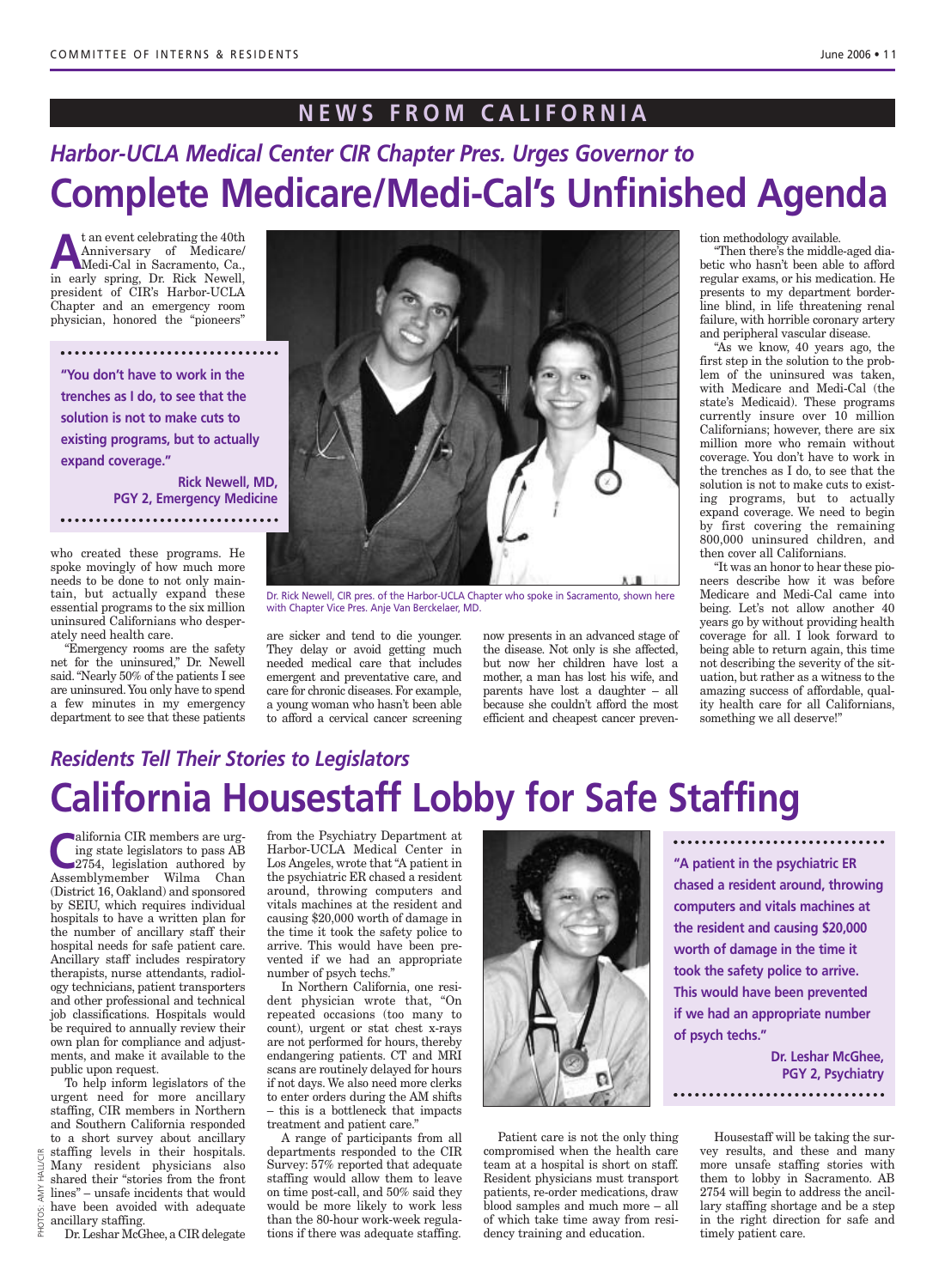## *Westchester Medical Center* **Seeing the Light at the End of the Tunnel**

**W**estchester Medical Center<br>and arduous negotiation<br>precess that took a beckered to the has emerged from a long and arduous negotiation process that took a backseat to the institution's financial crisis. Resolving the financial crisis involved a complete management turnover, and featured squabbling over funding between the state and the county, and talk of taking the hospital private. The eventual funding agreement sets the hospital on firm financial footing with both county and state funding. Throughout this two and a half year process, residents kept their message clear and continued moving

**"Although the negotiation process was long and daunting at times, everything worked out for the best." Dr. Sarah Gamble, PGY 2, Internal Medicine**

their agenda forward, delivering a

petition to the hospital's CEO, testifying at public events, and bringing a resident physician perspective to meetings.

On May 3rd, 2006, the close to 300 CIR members at the Valhalla facility saw the light at the end of the tunnel, and ratified their new contract, which includes annual raises from 2006-2009. Other highlights include orientation pay and



A pleased negotiating committee included (left to right) Drs. Michelle Lozano, Samir Pandya, Rosemaria Alappat, Wahid Rashidzada, Sarah Gamble, Mehul Patel, Chris DeGiorno, and Gene Lui.

Below, CIR delegate Rosemaria Alappat, MD, casts her ballot during ratification vote.

voluntary political action contribution by payroll deduction.

"I'm very pleased with the contract," said CIR delegate Sarah Gamble, MD, a PGY 2 in Internal Medicine. "Although the negotiation process was long and daunting at times, everything worked out for the best. What residents are most happy with is the fact that we had no givebacks, such as health insurance, which the administration was threatening, and that we were able to receive a retroactive bonus for the three years we went without a contract," she said.

"The new administration we have here at Westchester Medical Center is doing so much to improve conditions. Just recently, the Medicine Department received new EKG machines for every floor, and our antiquated computers are being replaced with flat screen up-to-date CPUs. Their long-term goal is the same as our long-term goal – to make WMC a more advanced center for tertiary patient care, and to continue to attract the best and

brightest residents to our hospital."



### *Medisys Network Hospitals — Jamaica, Flushing, & Brookdale*  **Come Together Under One Contract**

**"Many of us did not realize just how important CIR was until we participated in the negotiation process." Dr. Tom Goforth, PGY 2, Family Practice** . . . . . . . . . . . .



**F** ollowing their April 21, 2006, ratification, over 510 housestaff at three different hospitals will be covered under one unified, system-wide agreement for the first time, becoming the largest voluntary unit in New York City. Residents gained better housestaff conditions at all three locations.

Highlights of the new contract include wage increases of 3% for each year of the three-year agreement, and a parity increase at Brookdale in the first year, to bring housestaff salaries up to that of their colleagues at Jamaica and Flushing Hospitals. Additional benefits include hospital responsibility for all increases in health benefit premiums; \$700 in conference allowances for senior residents, chief residents, and fellows; a Patient Care Committee; parking rates capped to current levels at Jamaica Hospital, and reimbursement for travel and parking expenses on mandatory rotations at other hospitals.

"All of the residents I've spoken with are

very pleased with the outcome of our new contract," said CIR delegate Tom Goforth, DO, a PGY 2 and incoming chief resident in Family Practice. "At Jamaica Hospital, we are happy that the hospital agreed to pick up the extra expenses for our health benefits. Many of us are resting easier knowing that we will continue to enjoy our coverage without having to  $\frac{3}{2}$ pick up the slack from our paychecks. At  $\vec{\equiv}$ Brookdale, residents are ecstatic because they  $\widehat{\tilde{z}}$ saw large pay increases to bring them commensurate with the rest of us, as they should  $\frac{5}{9}$ have been all along.

PHOTOS: (TOP) PHILLISHA BRYAN/CIR; (BOTTOM) BILL BURKE/PAGE ONE PHOTOGRAPHY

"The negotiation process was arduous, as many of the residents stayed for hours past their work time, or came in and out in the midst of  $\frac{4}{5}$ patient care responsibilities while on-call, or working late. However, it was a good experience for us to take an active part in showing our con-<br>cerns to our hospitals. Many of us did not realize cerns to our hospitals. Many of us did not realize just how important CIR was until we participated in the negotiation process," Dr. Goforth said.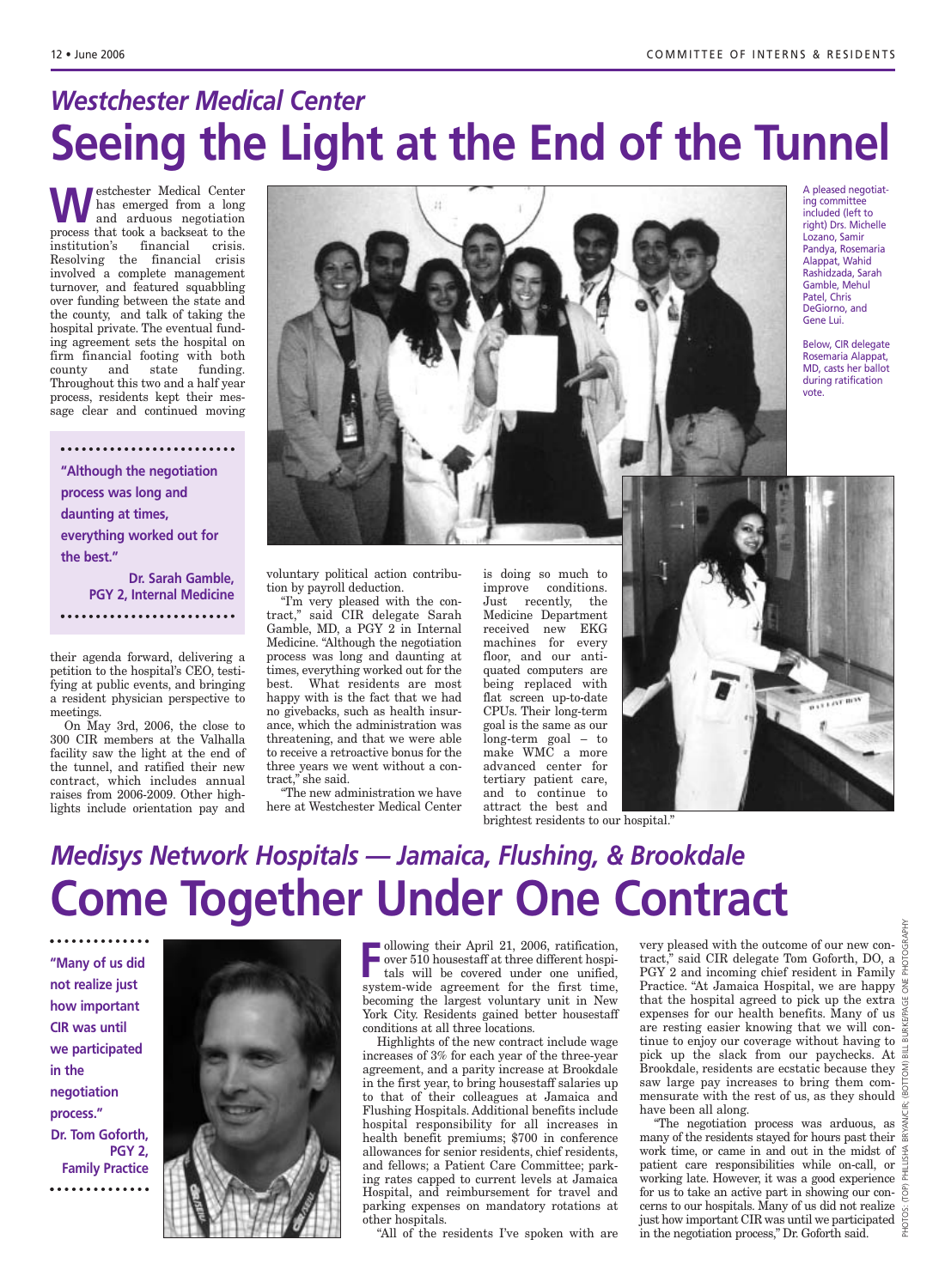# *New Yorkers Call on Governor, Legislators to* **Save Our Health Care Safety Net**

sands of New Yorkers sent 9,542 faxes and e-mails to the Governor and the legislative leadership in just

With less than three weeks left in the legislative session, SOS-C supporters have been sounding the alarm on the dangers of the Hospital Closing Commission and the urgency of enacting responsible reforms in

At a press conference on May 18, 2006 on the steps of New York's City Hall, Senator Paterson said, "Many

two days!

the process now.

**O**n June 6, 2006, CIR members,<br>delegates and staffers joined<br>with hundreds of other union delegates and staffers joined with hundreds of other union and community supporters from all over New York State to deliver over 25,000 postcard and petition signatures to the State Capitol in Albany in support of Senate Bill 6591 and Assembly Bill 10186 to preserve safety net hospitals throughout the state.

The bills were sponsored by Senate Minority Leader David Paterson and Assemblymembers Adriano Espaillat and Richard Gottfried, along with 40 other legislators. The bills would amend the legislation that created the state's Hospital Closing Commission to help ensure that planned hospital and nursing home closures will not unfairly impact medically underserved and other low-income urban and rural areas. You can read more and take part by lobbying your legislators in support of this legislation with e-activism on the homepage of CIR's website at **www.cirseiu.org**.

Over 200 representatives of the *Save Our Safety Net Campaign* (SOS-C) also marched through the Capitol to hand deliver the cards to Senate Majority Leader Joseph Bruno and Assembly Speaker Sheldon Silver's offices in a procession that filled the Legislative Office Building's most powerful corridors. Governor Pataki's office sent a representative to pick up his share of the postcards after refusing to allow the delegation to pass through the



of the hospital closings of the last two decades have been in poor rural and inner city communities that were already underserved. By increasing the participation of local communities and the transparency of the process, we can avoid making these same mistakes again."

CIR is a founding member and co-chair of the *Save Our Safety Net Campaign* (SOS-C) which has quickly grown to a statewide coalition including over 90 community organizations, unions, health care advocates and faith-based groups, who have developed criteria for making more equitable, transparent and informed decisions around closures. Because members of the Pataki hospital closing commission are primarily drawn from the financial community, the coalition is requesting that the commission broaden its perspective by including more input from medical professionals in the decision making process.

### **Better Work Hours = More Research (& Better Health Care)** *Work Hour Reform Frees Up Time for Research at Coney Island Hospital*

<sup>s</sup> a direct result of the change in our work<br>hour schedule to no more than 12 hours<br>at a time, residents in the Medicine hour schedule to no more than 12 hours at a time, residents in the Medicine Department were finally able to devote time to the one aspect of medicine that gets overlooked during the rigors of residency, namely, research," said CIR delegate and Chief Resident Darshan Godkar, MD, of Coney Island Hospital's Medicine Department, who credits his program director Dr. Selva Niranjan for the improved schedule.

At a Research Fair held on May 10, 2006, residents showed their work, and were honored for their publications and the awards they have won at research meetings during the course of the past year. Dr. Godkar received a plaque for his research from Dr. Robert Cucco, Chair of the Medicine Dept., who said, "Research is the building block which leads to improvement in medical care. While most physicians strive to provide the best medical care, it is only through research that new understanding and treatments arise." In photo, right, Dr. Yelena Patsiornik shows her award-winning work on the impact of Hepatitis C and Human Immunodeficiency virus infection on the incidence of erythrocyte auto-antibodies.

*See* CIR News*, September 2005, available on the web at* **www.cirseiu.org***, for article on how Coney Island Hospital rearranged resident work hour schedules in their Medicine Dept.*



Left to right: Drs. Yelena Patsiornik, Darshan Godkar and Department Chairperson Robert Cucco.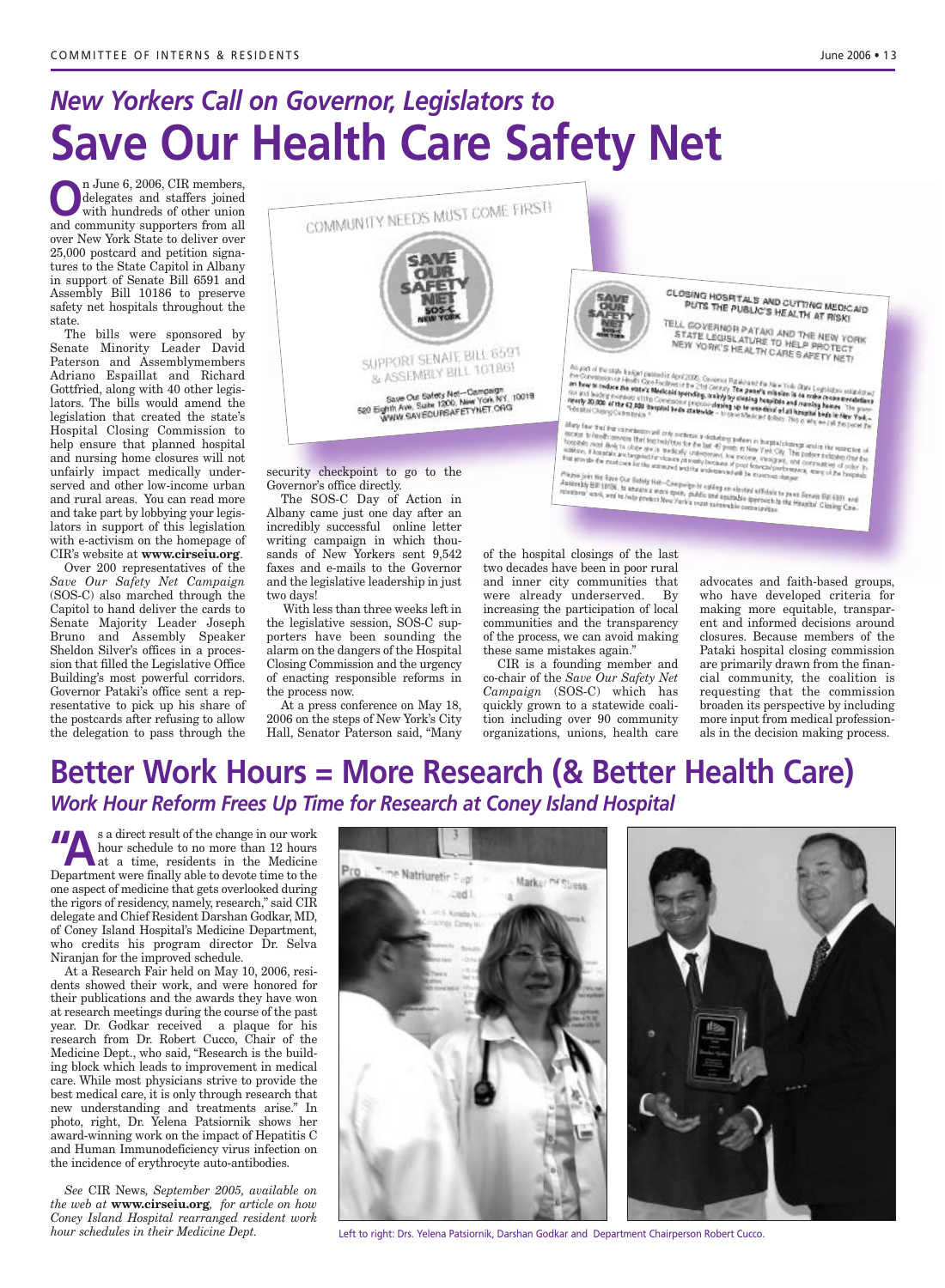### **Excerpts from CIR Keynote Speakers**

#### **Carolyn Clancy, MD**

**Director, Agency for Healthcare Research and Quality, Washington, DC**



"CIR's tagline says it all, 'The Patient's Choice, The Doctor's Voice.' You clearly recognize that the patient is paramount in everything we do as physicians. That's why we all went into this discipline. However, medicine today can be very frustrating – it's more complex, there are

often conflicting demands and needs, and it sometimes feels like the system is more important than the patient. How do we ensure that the patient stays at the heart of medicine?

"We can use what we know works to improve the safety and quality of health care. None of this should be a surprise. Safe, high quality health care happens when we work in teams, use evidence to provide appropriate services and treatments, implement technology wisely, and work as partners with our patients. We also must continue to study and fill gaps in our knowledge and build the foundation of evidence for safe, high quality health care.

"However, knowing what to do and doing it are two very different things. The Agency for Healthcare Research and Quality, which I direct, was created to bridge that gap between what we know and what we do.

"As medicine's next generation of activists, you can make a difference in the quality and safety of the health care you provide in your hospital and across the nation. I look forward to seeing what you will achieve."

*Information about AHRQ funded research, activities and programs is available at www.ahrq.gov. You can also go into the newsroom page to sign up for the AHRQ weekly electronic newsletter.*

### **CIR Officers for 2006-07**

**Convention delegates elected the following officers for the coming year:**

#### **President:**

**Simon Ahtaridis, MD, MPH**, Internal Medicine/Cambridge Hospital

#### **Executive Vice-President:**

**Christine Dehlendorf, MD**, Family & Community Medicine/San Francisco General Hospital

#### **Secretary-Treasurer: Rajani Surendar Bhat, MD**, Internal Medicine/ Lincoln Hospital

**Regional Vice-Presidents:** 

#### NORTHERN CALIFORNIA

**Nailah Thompson, DO**, Internal Medicine/Highland Hospital SOUTHERN CALIFORNIA

**Gina Jefferson, MD**, OTO/King-Drew Medical Center

**Paola Sequeira, MD**, Internal Medicine/LAC+USC MASSACHUSETTS

**Hillary Tompkins, MD**, Internal Medicine/Boston Medical Center **FLORIDA** 

**Reuven Bromberg, MD**, Internal Medicine-Pediatrics/Jackson Memorial Hospital

NEW JERSEY

**Cristin McKenna, MD**, Physical Medicine & Rehabilitation/UMDNJ NEW YORK

**Maggie Bertisch, MD**, Family Medicine/Wyckoff Heights Medical **Center** 

**Ayodele Green, MD**, Psychiatry/Harlem Hospital **Luella Toni Lewis, MD**, Family Practice/St. Vincent's Catholic

Medical Center **Spencer Nabors, MD, MPH**, Emergency Medicine/Kings County

**Hospital James Rodriguez, MD**, Emergency Medicine/ Bellevue Hospital

#### **Christopher Landrigan, MD, MPH**

**Director, Sleep and Patient Safety Program Brigham & Women's Hospital, Boston**



16-Hour Limit," Dr. Landrigan argued that the current ACGME hours limits are too high, and in contradiction with the scientific evidence. Below are just a few slides from this presentation. The entire power point can be found on **www.cirseiu.org**.

Dr. Chris Landrigan has published and spoken extensively on the subject of resident work hours. In this speech, entitled "The Effects of Traditional 24-30 Hour Shifts on Patient and Resident Safety: The Case for a

#### The Case for a 16 Hour Limit

- Field & laboratory studies, across disciplines, consistently show deterioration after 12-16h
- Residents' working 24-30h make 36% more serious errors (including 5 times as many
- diagnostic errors) and have twice the odds of crashing their cars Perform at a level commensurate with a blood alcohol of
- 0.05-0.10; drop in performance of 1.5 standard deviations
- Sign-out systems can be improved to minimize hand-off errors
- Preventing adverse events ultimately saves money



#### Intern Sleep and Pt Safety Study, Part 2 -Interns made 36% more serious errors on traditional schedule,

including 5 times as many serious diagnostic errors







# **Fixi ng the Practice of Medicine Focus on Healt**

**C**IR's annual national convention took<br>place in Washington, DC, May 19-<br>21st, 2006 at the Omni Shoreham<br>Hotel. There were 146 CIR delegates and place in Washington, DC, May 19- 21st, 2006 at the Omni Shoreham Hotel. There were 146 CIR delegates and alternates, from more than 60 public and private teaching hospitals in NY, NJ, MA, DC, FL, PR and CA. Invited guests came from organizations such as the American Medical Student Association,AMA/Resident and Fellow Section, Doctor's Council, SEIU, and residents from Canadian provincial resident unions. The convention heard from two keynote speakers: Carolyn Clancy, MD, Director of the Agency for Healthcare Research and Quality, based in Washington, DC, and Christopher Landrigan, MD, MPH, Director of the Sleep and Patient Safety Program at Brigham and Women's Hospital in Boston, Mass.

The non-stop, jam-packed convention also included:

**Workshops** on Building Strong CIR Chapters and Patient Advocacy in Tough Times;

**Regional Reports** bringing all new and old delegates up to speed on what had been accomplished in the past year, from negotiating contracts to new hospital organizing and patient advocacy from New York's *Save Our Safety Net Campaign* to New Jersey, Puerto Rico and California's efforts to preserve critical community health services and residency training;

**Panel Discussion** on the challenges of creating a voice for residents – in our hospitals, our communities and as a way to improve our health care system;

**CIR History** from Executive Director Mark Levy, presented from the perspective of critical decision points in the union's past, and;

**CIR Business** – the election of officers and passing of the 2006-07 Budget.

Last but not least, some serious "hang time," including a very special Saturday evening event at the Smithsonian National Zoo. In a final feedback session on Sunday, delegates expressed an eagerness to return to their hospitals with new skills, knowledge, ideas and energy for the coming year's challenges.

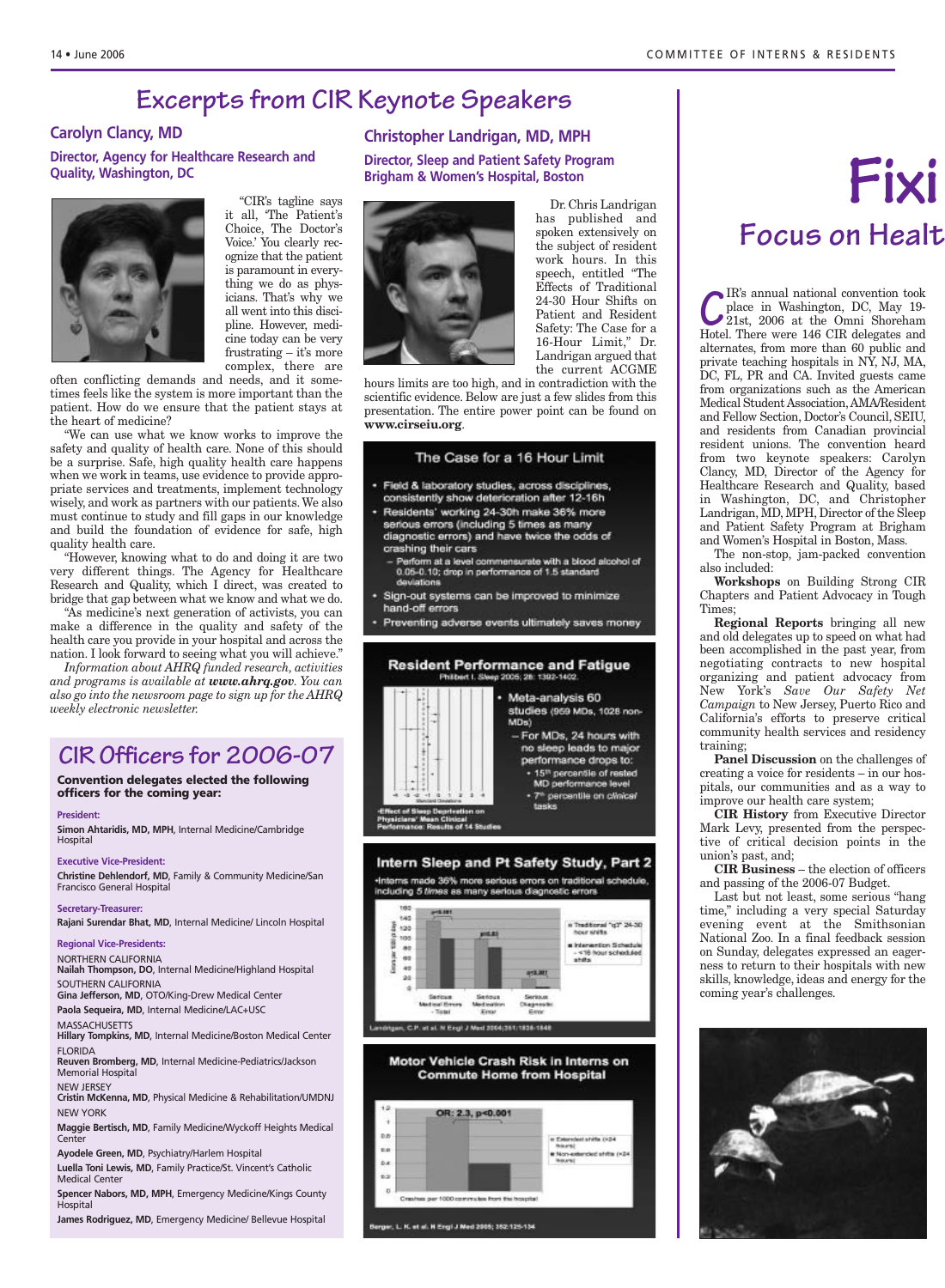# **CIR's 2006 Convention: xi ng the Practice of Medicine**

**lt h Care Quality, Resident Hours, and Building Strong Chapters**



**Being sworn in as delegates.**

**Reception at the Amazonia Pavillion,** 

**Smithsonian National Zoo.**







**Regional display boards show highlights from the past year.**

**Delegates get to know each other at the opening reception.**